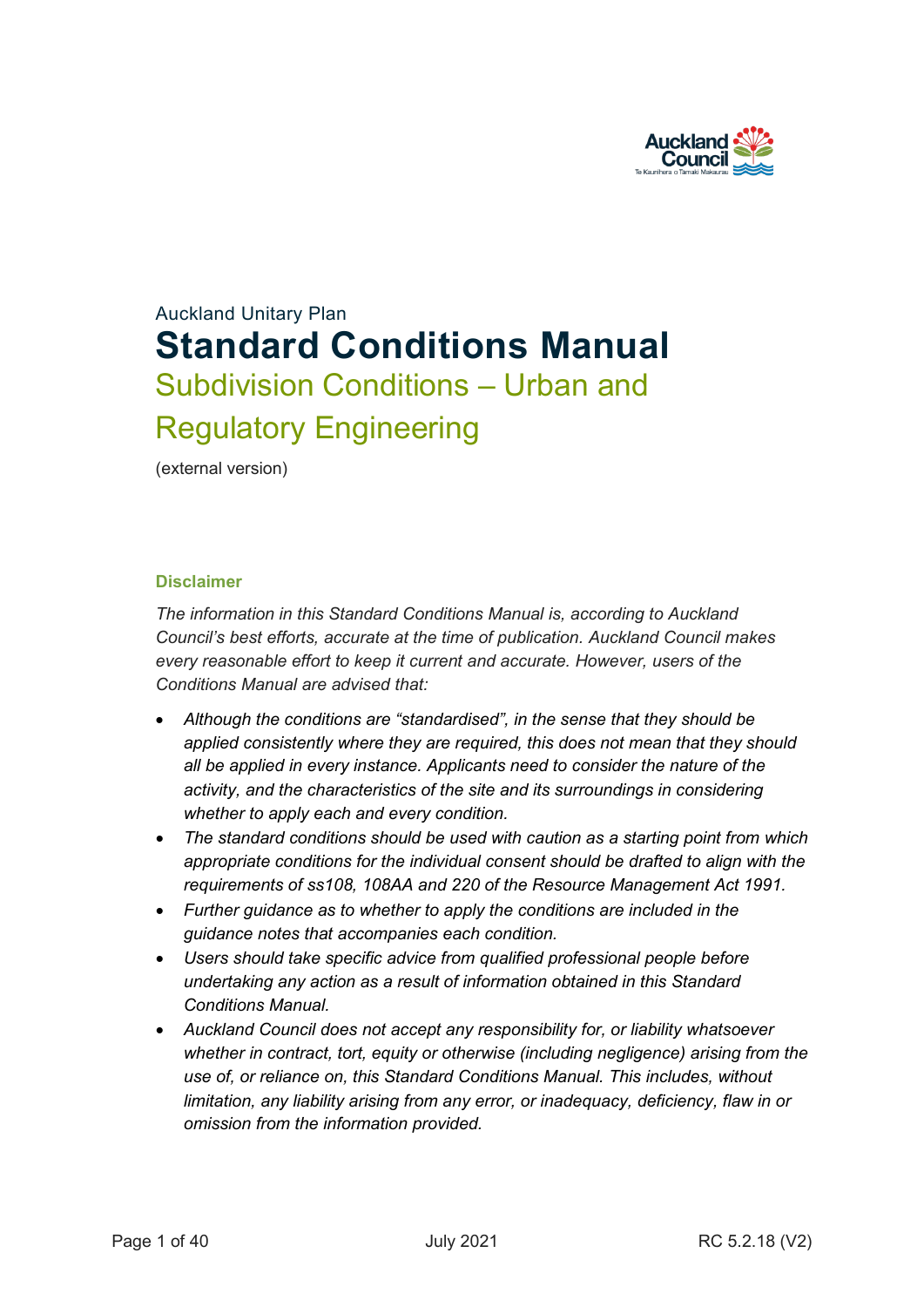## **About these subdivision conditions**

The conditions in this chapter of the Conditions Manual are specific to subdivision consents (section 11 of the RMA).

Any district and regional land use, water and discharge conditions (i.e., sections 9(1), 9(2) & 9(3), 13, 14 and 15 of the RMA) can only be imposed if these types of consents are triggered by the application for subdivision. For example, where regional earthworks are required in order to create stable lots suitable for subdivision, the regional earthworks consent can be assessed as part of the subdivision consent application. These other conditions are listed in the relevant sections of the Standard Conditions Manual.

All subdivision consent conditions (section 11) will be subject to the section 224(c) certificate. Please note that there cannot be any conditions of consent that require implementation after the s224c has been issued unless there is a bond, or a consent notice.

Consent conditions imposed as part of a subdivision (including district and regional consent conditions) may require monitoring, in particular where planting plans or management plans are required to be certified by Council and subsequently are implemented and 'checked' prior to an application for the section 224(c) certificate being made. Please refer to 'Council' instead of a job title in monitoring conditions (e.g., Team Leader Monitoring and Compliance), as these conditions will be monitored and/ or certified by a variety of teams (e.g., arborists, Regulatory Engineers, biodiversity team).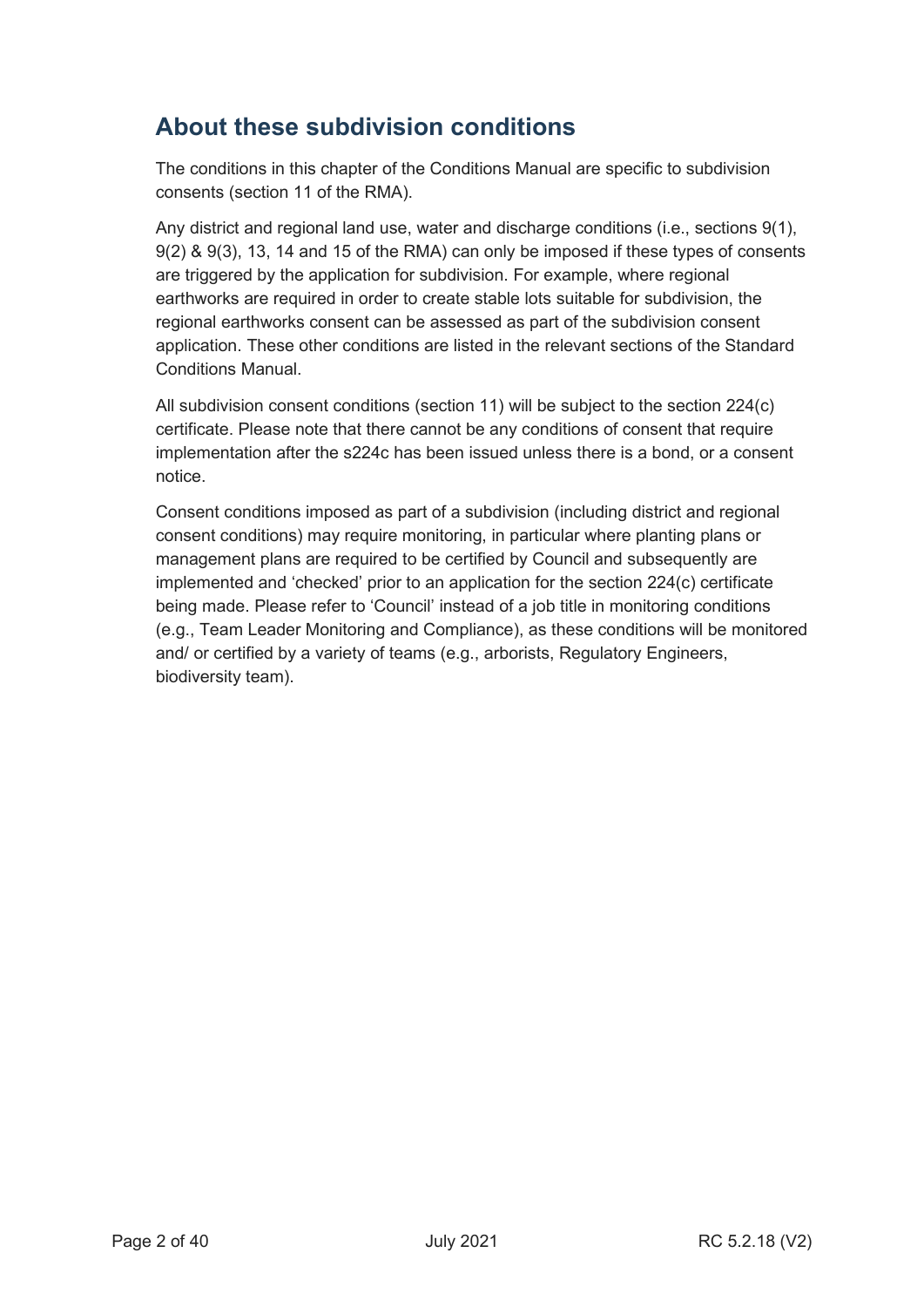## **Version table**

| <b>Version</b> | <b>Description of change</b>                                                                                                                                                                                                                                                                                                                                                                                                                                                                                                                                                                                                                                                                                                                                                                                                                                                                                                                                                                                                                                                                                                                                                                                                                                                                                                                                                                                                                                                                                                                                                                                                                                                                                                                                                                                                                                                                                |
|----------------|-------------------------------------------------------------------------------------------------------------------------------------------------------------------------------------------------------------------------------------------------------------------------------------------------------------------------------------------------------------------------------------------------------------------------------------------------------------------------------------------------------------------------------------------------------------------------------------------------------------------------------------------------------------------------------------------------------------------------------------------------------------------------------------------------------------------------------------------------------------------------------------------------------------------------------------------------------------------------------------------------------------------------------------------------------------------------------------------------------------------------------------------------------------------------------------------------------------------------------------------------------------------------------------------------------------------------------------------------------------------------------------------------------------------------------------------------------------------------------------------------------------------------------------------------------------------------------------------------------------------------------------------------------------------------------------------------------------------------------------------------------------------------------------------------------------------------------------------------------------------------------------------------------------|
| V <sub>2</sub> | • General updates to s223 conditions including wording and<br>terminology<br>• Formatting improvements, including fonts/colours/alignment,<br>adding a number for each condition, and use of consistent<br>nomenclature for names and references<br>• Insertion of new links within guidance notes to Practice and<br><b>Guidance Notes</b><br>• Relocation of guidance notes to sit below conditions, rather than<br>in front of them<br>• Updated guidance note for hazard conditions<br>• Revised approach to drafting of consent notice conditions<br>Deletion of conditions requiring consent notices for ongoing<br>maintenance of private assets (as already managed under<br>Stormwater Bylaw), and condition requiring neighbouring owner<br>maintenance of kerb discharge outlet<br>New water, private outfall and on-site soakage reticulation<br>conditions that set out different installation requirements<br>dependent on whether subdivision is in association with an<br>approved land use consent, or is vacant lot<br>• Updated advice notes regarding addressing standards for private<br>and public roads<br>• Redrafting of some conditions to make clear as to what consent<br>holder obligations are, in particular common infrastructure / asset<br>and bond conditions<br>• New 'subdivision in accordance with an approved land use<br>resource consent' condition, requiring registration of a consent<br>notice<br>• Dedicated section to windfall development rights, change of<br>name to 'Future Development Effects', and change to condition<br>wording<br>• Consent notice section of chapter now reads as advice on how to<br>write consent notice conditions<br>• Deletion of advice notes at end of chapter, as they were largely a<br>duplicate of what sit in other Conditions Manual chapters. Other<br>advice notes were shifted to sit with specific conditions. |
| $\overline{V}$ | <b>Initial Version</b>                                                                                                                                                                                                                                                                                                                                                                                                                                                                                                                                                                                                                                                                                                                                                                                                                                                                                                                                                                                                                                                                                                                                                                                                                                                                                                                                                                                                                                                                                                                                                                                                                                                                                                                                                                                                                                                                                      |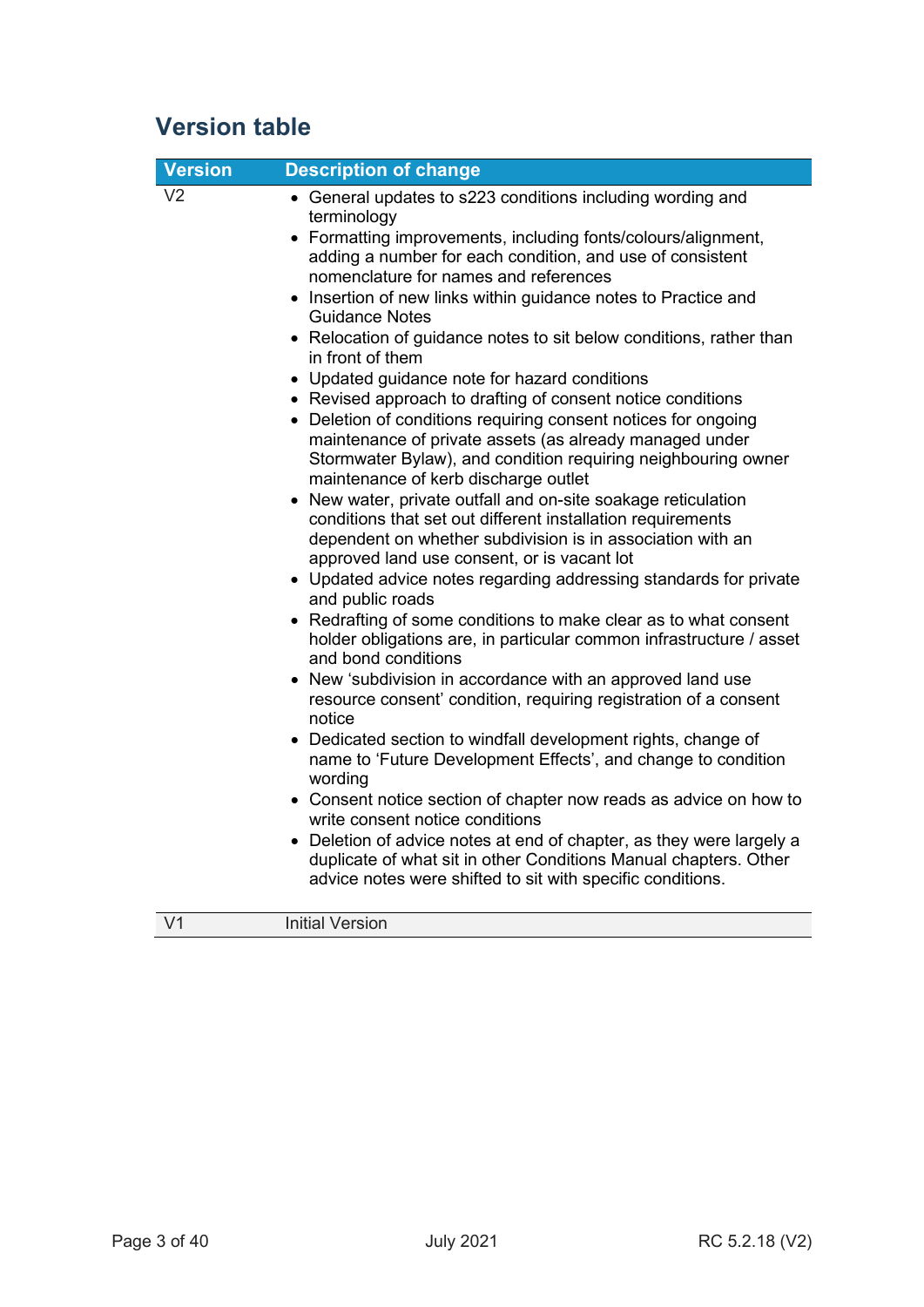## **Preamble**

All conditions contained in this decision must be complied with at time of s224(c). The conditions have been separated into 'General', 'section 223' and 'section 224(c)' conditions in order to assist the consent holder in identifying the conditions that must be completed at the respective stages of implementing the resource consent for subdivision.

## *Guidance Note:*

*Please include this preamble above the first condition in your subdivision decision.*

## **General Conditions**

## **Activity in accordance with plans**

1. The [insert details – be specific e.g. 31 residential lot subdivision] activity [and associated works, e.g. if s9 reasons triggered by s11] must be as described in the application form and assessment of environmental effects prepared by [name] dated [date] [and any other information relating to the description of the activity], and must be carried out in accordance with the plans and information detailed below, and all referenced by the Council as consent number [insert consent reference number SUB…/ SUB… of BUN….].

| Report title and reference   | Author | Rev | Dated |
|------------------------------|--------|-----|-------|
|                              |        |     |       |
|                              |        |     |       |
| Plan title and reference     | Author | Rev | Dated |
|                              |        |     |       |
|                              |        |     |       |
| Other additional information | Author | Rev | Dated |
|                              |        |     |       |

## **Advice Note:**

- *This consent has been granted on the basis of all the documents and information provided by the consent holder, demonstrating that the new lot(s) can be appropriately serviced (infrastructure and access).*
- *Details and specifications for the provision of infrastructure (e.g., public/ private drainage, location, and types of connections) and access (including drainage of*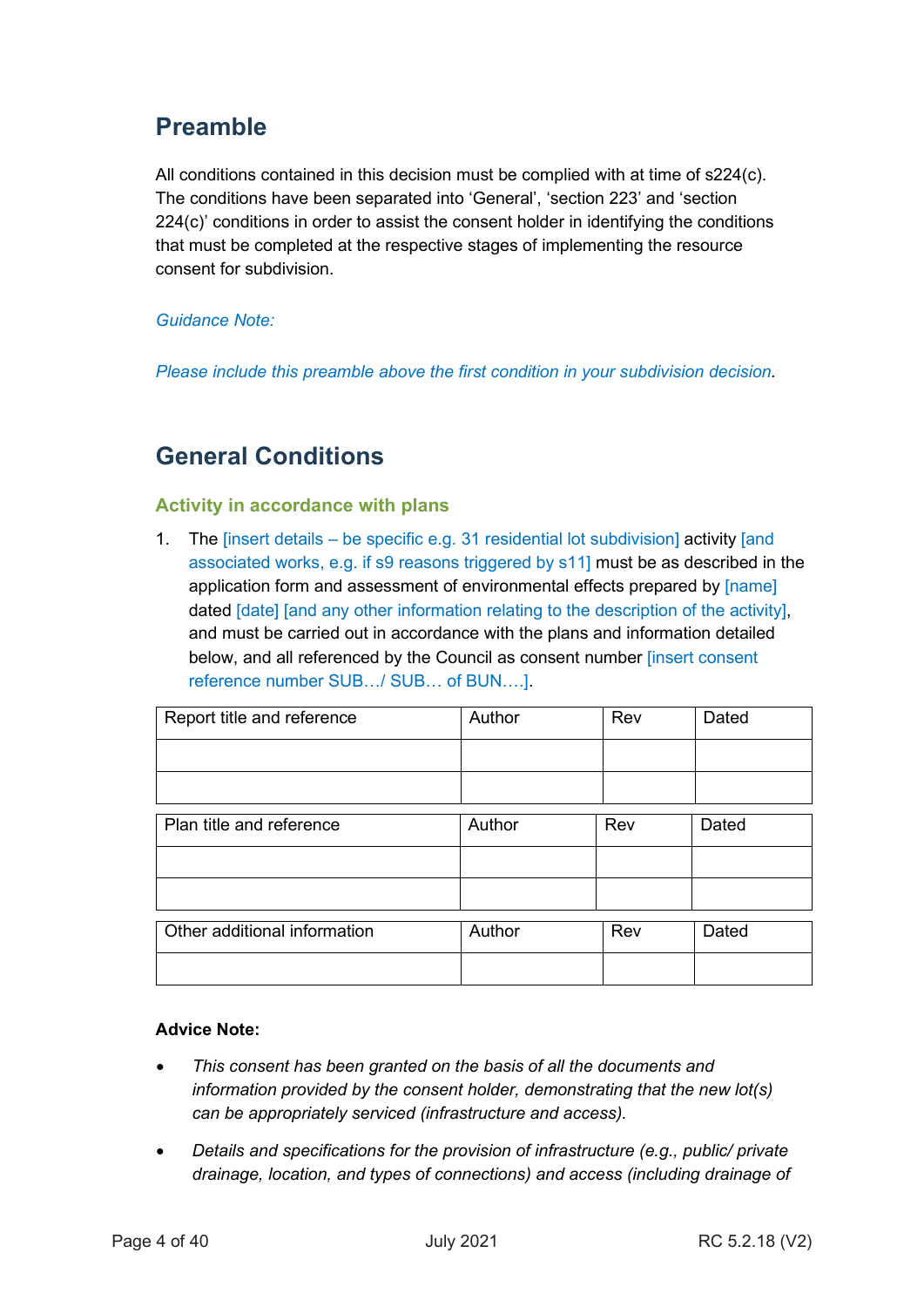*accessways, construction standards etc) are subject to a separate Engineering Plan Approval (EPA) and/or Building Consent approval process.* 

- *Should it become apparent during the EPA and/or Building Consent process that a component of the granted resource consent cannot be implemented (e.g., detailed tests for soakage fail to achieve sufficient soakage rates, or sufficient gradients for drainage cannot be achieved in accordance with engineering standards/ bylaws etc), changes to the proposal will be required. This may require either a variation to this subdivision consent (under section 127 of the Resource Management Act 1991) or a new consent.*
- *Similarly, should the detailed design stage demonstrate that additional reasons for consent are triggered (e.g., after detailed survey the access gradient increases to now infringe or increase an approved infringement to a standard in the plan), a new or varied resource consent is required.*
- *It is the responsibility of the consent holder to ensure that all information submitted and assessed as part of the subdivision consent is correct and can be implemented as per the subdivision consent (without requiring additional reasons for consent). Any subsequent approval processes (such as the EPA) do not override the necessity to comply with the conditions of this resource consent.*

[The advice note below is only relevant for cross lease, company lease, or unit title subdivision. It can be deleted for other types of subdivision.]

• *This subdivision consent has not included any assessment with regards to section 224(f) of the Resource Management Act 1991 (as it relates to s116A of the Building Act) as this is outside of the matters of control under the AUP. A section 224(f) assessment will be initiated by the relevant Subdivision Advisor when application is made for section 223/s224(c) certificates. This may trigger fire rating requirements for any buildings shown on the survey plan, and this in turn may require you obtain a confirming report from a Fire Engineer. For more information, please contact your Licensed Cadastral Surveyor.*

## *Guidance Note:*

*This condition is to be included on all subdivision consent decisions. Full reference should be given to all relevant plans and documents (including any section 92 information). Only include correspondence and emails that change the AEE and that you rely on in your assessment. Please refer to final versions of plans and documents.*

*For land use and subdivision consents processed together (BUN's) as well as applications involving regional consents that have separate decisions (e.g., land use decision, subdivision decision, stormwater permit decision etc), this condition should only include references to the documents relevant to the subdivision consent. The decisions associated with the other consents/ permits will contain documents/ plans associated with those consents only.*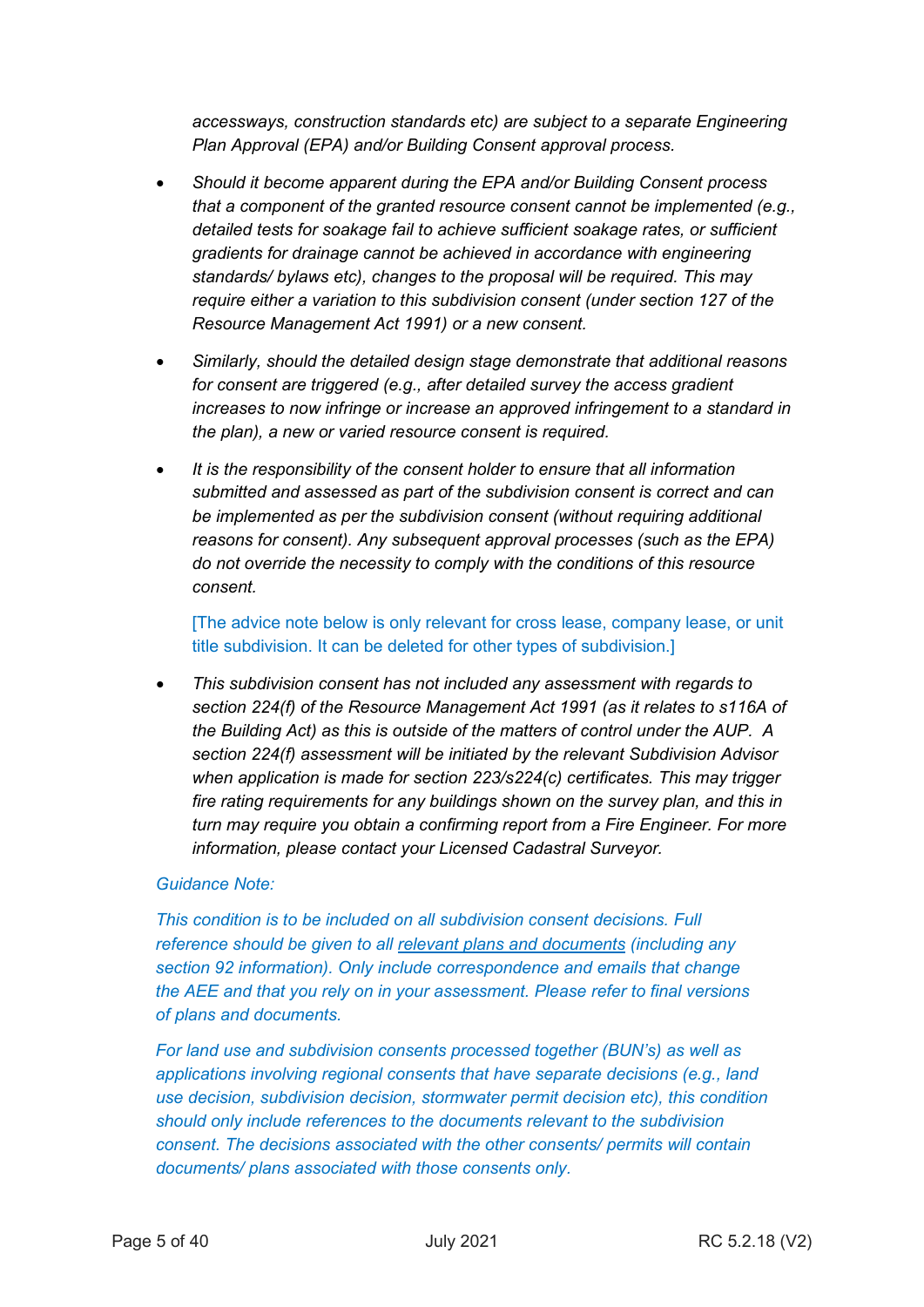*Please be mindful of the different requirements of subdivisions consents and EPA – the subdivision consent is more of a 'concept' approval whilst the EPA contains all the engineering details. The applicant may have to revise some of their plans to remove unnecessary details that cannot be assessed at subdivision consent stage, to ensure there is no confusion as to what has been approved as part of the subdivision.*

## **Staging of subdivision**

2. The staging of the subdivision must be carried out in the following order:

**Stage 1:** Creation of Lot(s)  $X - Y$ **Stage 2:** Creation of Lot(s)  $X - Y$ 

The consent holder must provide a letter setting out how each relevant condition has been met at the time an application for a section 223 and a section 224(c) certificate for each stage is made.

#### *Guidance Note:*

*For staged subdivisions, all relevant conditions (other than the 'general conditions) should be listed separately for each stage (even if that appears as duplication of conditions).* 

*If the applicant requests to stage the subdivision, the lot(s) to be created by each stage must be specifically identified. i.e., each stage must be independent of any subsequent stage.*

*The applicant may request the flexibility to undertake a number of consecutive stages at once or to undertake stages out of order. If the applicant requests flexibility to do this, please ask the subdivision specialist team for advice.* 

## **When the consent lapses**

- 3. Under section 125 of the RMA, this consent lapses five years after the date it is granted ("the lapse date") unless:
	- a. A survey plan is submitted to Council for approval under section 223 of the RMA before the lapse date, and that plan is deposited within three years of the date of approval of the survey plan in accordance with section 224(h) of the RMA; or
	- b. An application under section 125 of the RMA is made to the Council before the lapse date to extend the period after which the consent lapses and the Council grants an extension.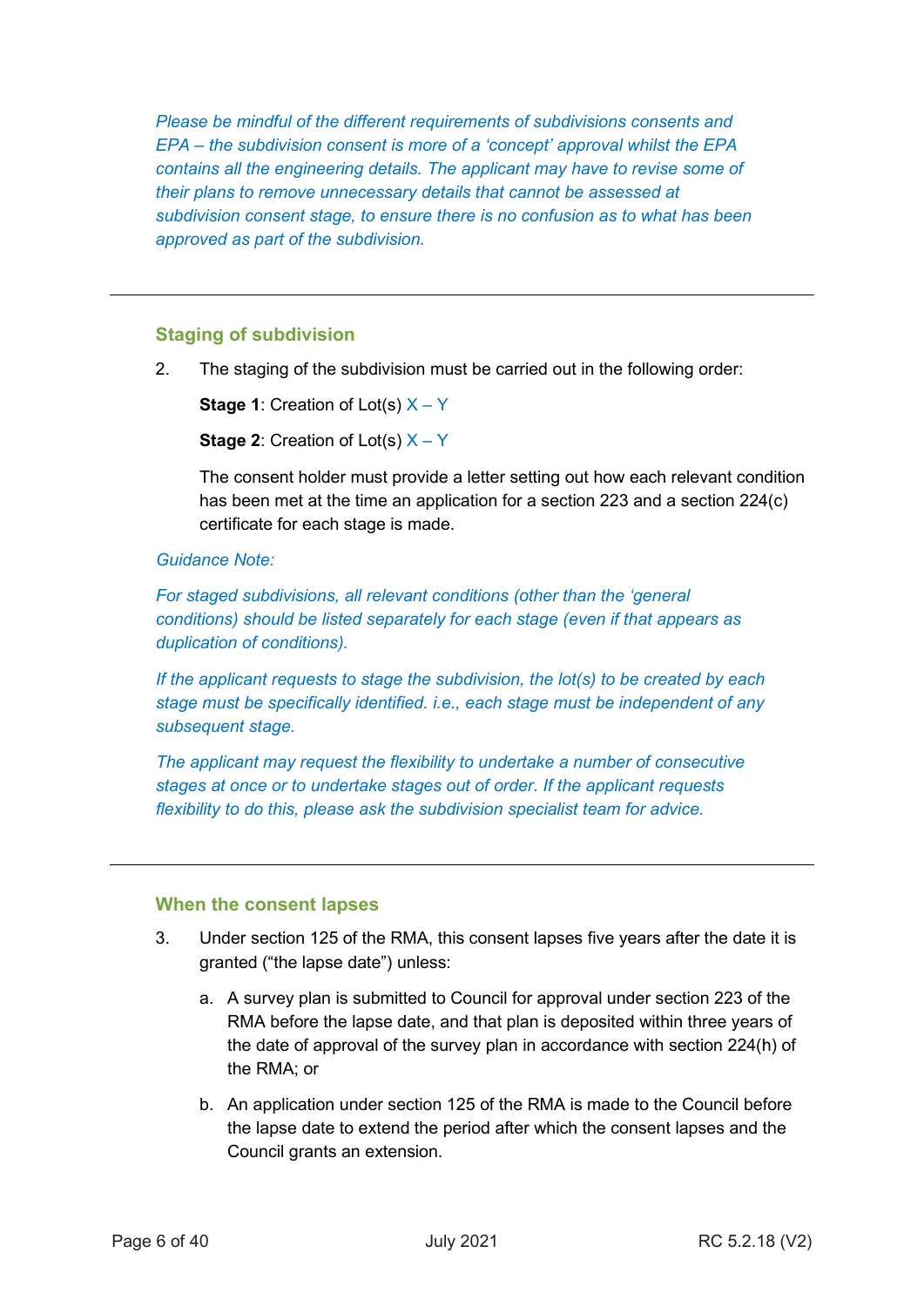#### *Guidance Note:*

*This condition is to be included in all subdivision consent applications. This condition helps the consent holder to understand their rights and ensure that they are informed appropriately so that they can apply for an extension of lapse date should that be necessary in the future.*

*Please note an extension under section 125 can only be applied for before the lapse date NOT the timeframe for depositing the survey plan with Land Information New Zealand ("LINZ") under section 224(h) RMA after Council approves the survey plan under section 223 RMA. BUT: multiple section 223 applications can be made while the subdivision consent is 'live (i.e., before the lapse date), with the timeframe for section 224(h) being taken from the date of the last section 223 certificate approval.*

*If the subdivision is a staged subdivision, you should specifically consider whether a lapse date of more than five years is required.*

*Please refer to RC 3.3.13 [Subdivision Resource Consents –](http://content.aucklanddesignmanual.co.nz/regulations/practice-notes/Documents/RC%203.3.13%20Subdivision%20Resource%20Consents%20-%20Consideration%20of%20Lapse%20Date.pdf) Consideration of [Lapse Date](http://content.aucklanddesignmanual.co.nz/regulations/practice-notes/Documents/RC%203.3.13%20Subdivision%20Resource%20Consents%20-%20Consideration%20of%20Lapse%20Date.pdf) for guidance about lapse dates and setting lapse dates for staged subdivisions as needed.*

## **Monitoring charges**

*Guidance Note:*

*There is usually no need to impose a monitoring condition on a 'pure' subdivision consent in the urban area. However, monitoring may be required to confirm some conditions have been complied with prior to section 224(c), such as planting, earthworks etc, especially relevant for rural and large-scale developments where there are other consents involved. Use the standard monitoring condition in those instances, clearly identifying what monitoring relates to. Please note that the Team Leader Subdivision does not have a monitoring function and should not be referred to in any conditions.* 

## **Section 223 conditions**

## **Survey plan approval**

4. The consent holder must submit a survey plan in accordance with the approved resource consent subdivision scheme plan(s) titled 'TITLE OF PLAN', prepared by AUTHOR, dated DATE. The survey plan must show all lots to vest in Council (including roads, parks and land in lieu of reserves), all easements, any amalgamation conditions, any amalgamation covenants, and any areas subject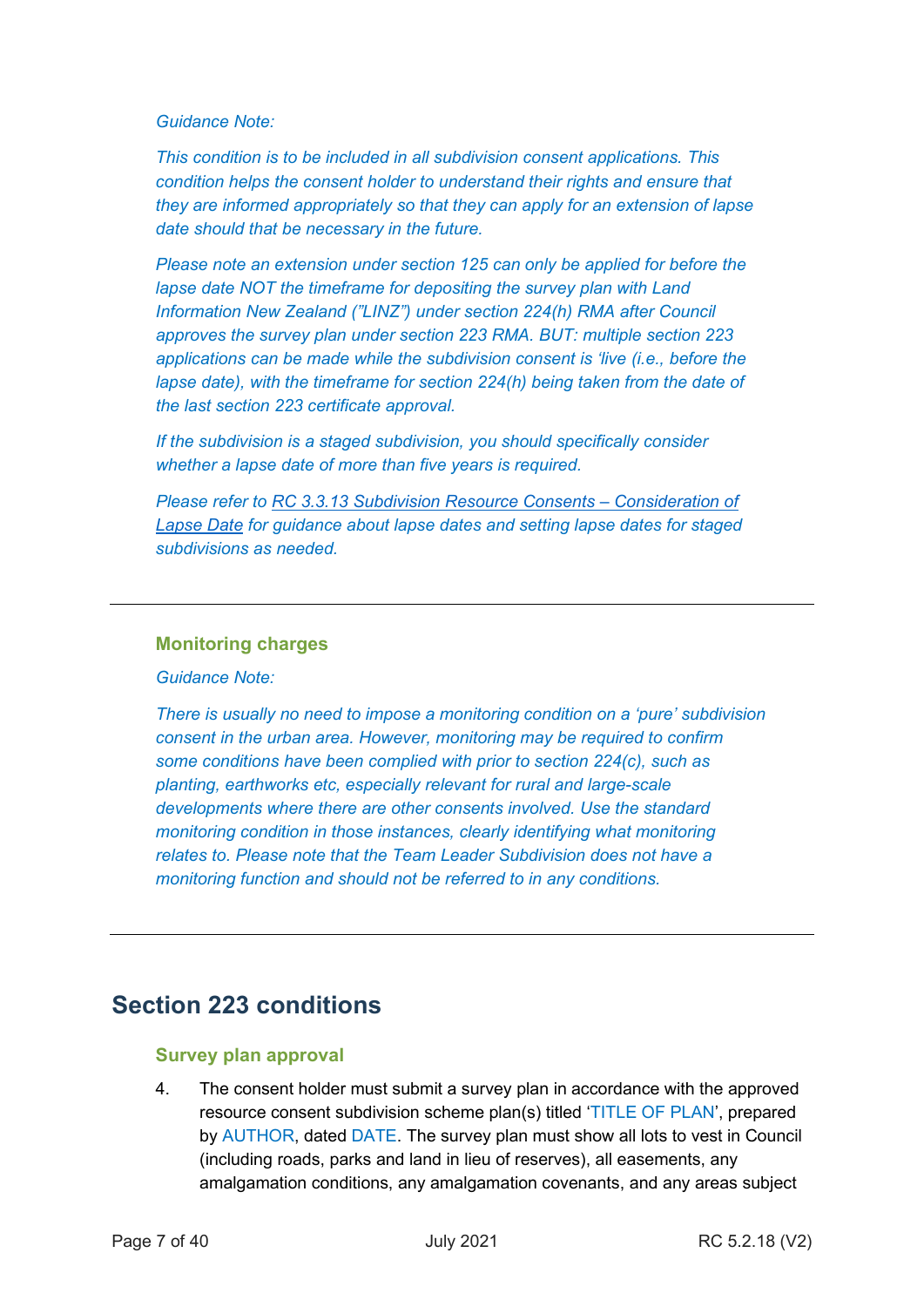to other covenants [delete / amend as necessary e.g., delete covenant areas where there are none] required by this subdivision consent.

## *Guidance Note:*

*Include this condition for all subdivision consent applications. The information to be shown on the survey plan may vary from subdivision to subdivision – amend the condition accordingly.*

#### **Memorandum of easements**

5. The right(s)-of-way and any services easements and/or easements in gross over parts of Lot(s)  $X, Y \& Z$  must be included in a memorandum of easements endorsed on the survey plan and must be created, granted or reserved as necessary. The consent holder must meet the costs for the preparation, review, and registration of the easement instruments on the relevant records of title.

## *Guidance Note:*

*Include this condition if easements are necessary for rights of way, services, drainage, pedestrian access, etc.*

## **Easements in gross**

6. Easements in gross in favour of the Council for the purpose of providing [public access / access for maintenance of services / overland flow of stormwater / other], must be created over parts of Lot(s)  $X, Y \& Z$  and must be included in a memorandum of easements endorsed on the survey plan and be granted or reserved. The consent holder must meet the costs for the preparation, review, and registration of the easement instruments on the relevant records of title.

#### *Guidance Note:*

*Include this condition if easements in favour of the Council are required. In some cases, an easement in gross may be required in favour of a utility provider, e.g., for water supply, electricity transformers or underground electricity or telecommunications cables. If the latter applies, please ask the specialist subdivision team for advice.*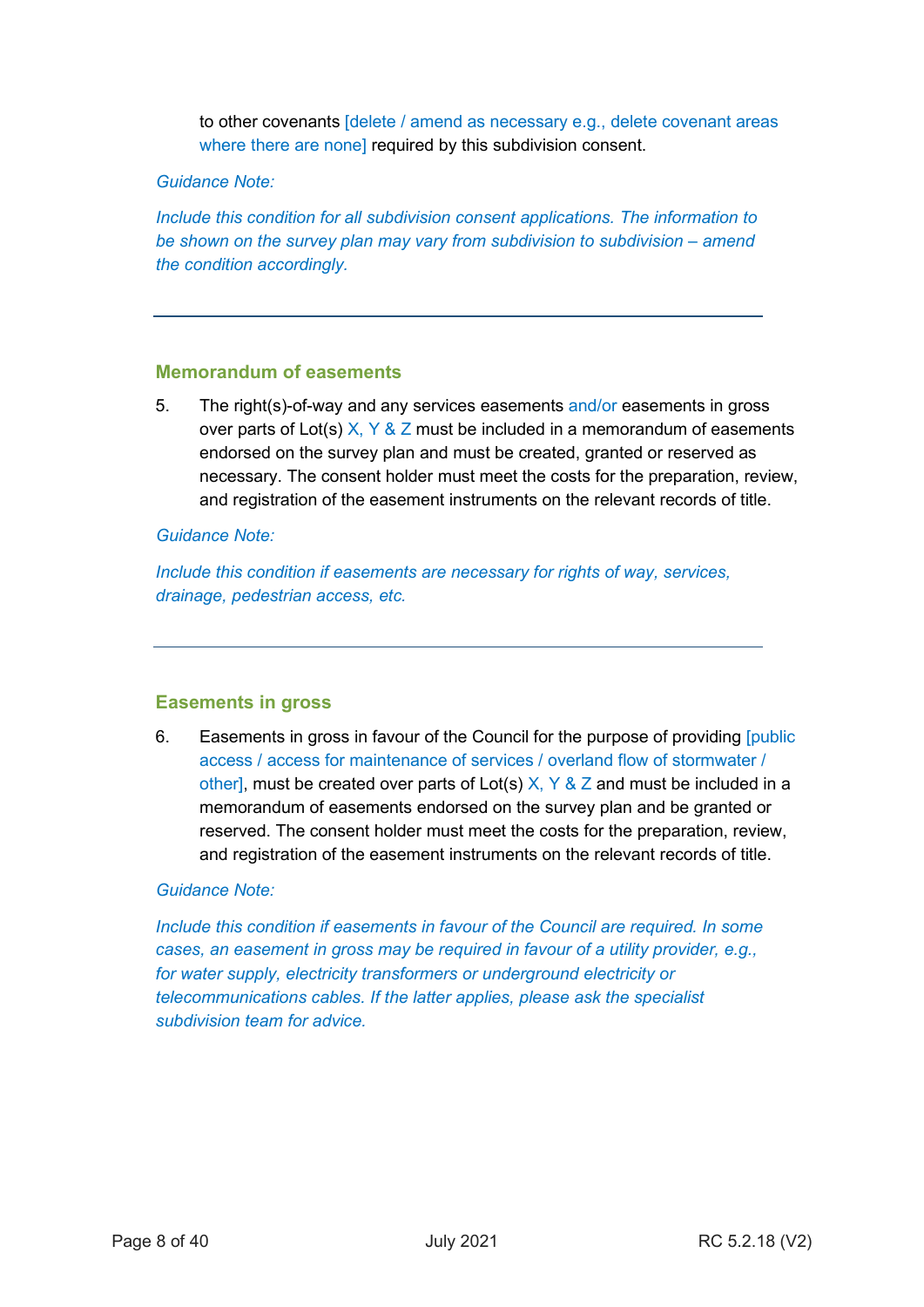## **Amalgamation condition (COAL)**

7. Pursuant to section 220(1)(b)(iv) of the RMA, the appropriate amalgamation condition for the COAL being held by Lot(s)  $X, Y \& Z$  must be shown on the survey plan.

## *Guidance Note:*

*Include this condition where commonly owned access lots are proposed in the subdivision. No LINZ approval is required for COALs during the processing of the resource consent, unless the application seeks to extend an existing COAL or add additional Lots to that COAL.*

## **Other amalgamation conditions**

8. Pursuant to section 220(1)(b)(i) of the RMA, Lot(s)  $X$ , Y and Z must be transferred to the owner of Lot(s) [aa DP xxxxxx (RT yyyyyy)], and one record of title must be issued to include both / all parcels.

*Guidance Note:*

*Under this condition the specified lots are to be transferred to the owner of any other land and amalgamated.*

*LINZ approval of the amalgamation condition during processing of the application for subdivision consent may be required.*

## *Please refer to [RC 6.29.08 Guidance on consulting on amalgamation conditions](https://acintranet.aklc.govt.nz/EN/departments/resourceconsents/Resource%20Consents%20Document%20Control%20Masters/RC%206.29.08%20Guidance%20on%20consulting%20on%20amalgamation%20conditions.docx) as needed.*

9. Pursuant to section 220(1)(b)(ii) of the RMA, Lot(s) X,  $\gamma$  & Z must be endorsed on the survey plan to be held together, and one record of title must be issued to include all / both parcels.

*Guidance Note:*

*Under this condition, the specified lots are amalgamated.* 

*LINZ approval of the amalgamation condition during processing of the application for subdivision consent may be required.*

*Please refer to [RC 6.29.08 Guidance on consulting on amalgamation conditions](https://acintranet.aklc.govt.nz/EN/departments/resourceconsents/Resource%20Consents%20Document%20Control%20Masters/RC%206.29.08%20Guidance%20on%20consulting%20on%20amalgamation%20conditions.docx) as needed.*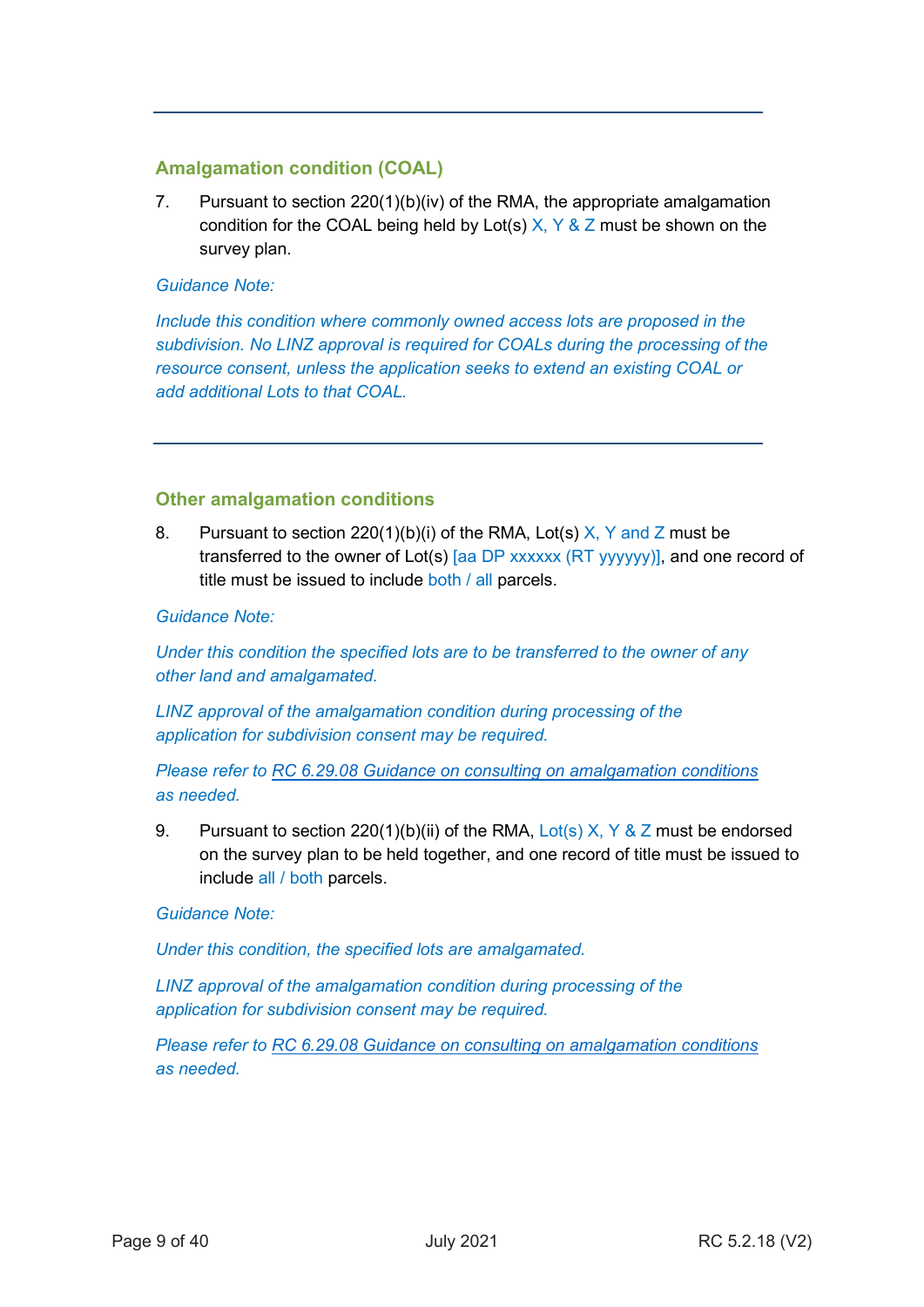## **Amalgamation covenant**

10. For the purpose of section 220(1)(b) and pursuant to section 220(2)(a) of the RMA, a covenant must be entered into between the land owner and the Council that Lot X must not, without the consent of Council, be transferred, leased, or otherwise disposed of except in conjunction with  $Lot(s)$  aa DP xxxxxx (RT yyyyyy).

## *Guidance Note:*

*Include one of these conditions where a lot(s) is / are proposed to be held together with another lot/s located within the subdivision utilising a covenant (where it is not legally possible to use an amalgamation condition, for example, if one title is limited as to parcels). Please ask the subdivision specialist team for advice.* 

## **Cancellation of easements**

11. The existing easement(s) for the purpose of xxxxxx created by the easement instrument zzzzzzz over Lot xx DP yyyyyy must be cancelled under section 243(e) of the RMA.

#### **Advice Note:**

*Certification will occur when it is demonstrated that the easement is no longer necessary. This requires a separate application under section 243(e) to the Council.*

#### *Guidance Note:*

*Include this condition if there are existing easement(s) affecting the subdivision site that should be cancelled. Please note that the s243(e) process is only for easements that have previously been required as a result of a condition on a subdivision consent (i.e., easements that are shown as being subject to s243(e) of the RMA on the relevant record(s) of title), not for private easements.*

## **Vesting**

### *Guidance Note:*

*Please note that under s 238 of the RMA the consent holder cannot vest public roads in the Council subject to any existing easements, covenants or other instruments.*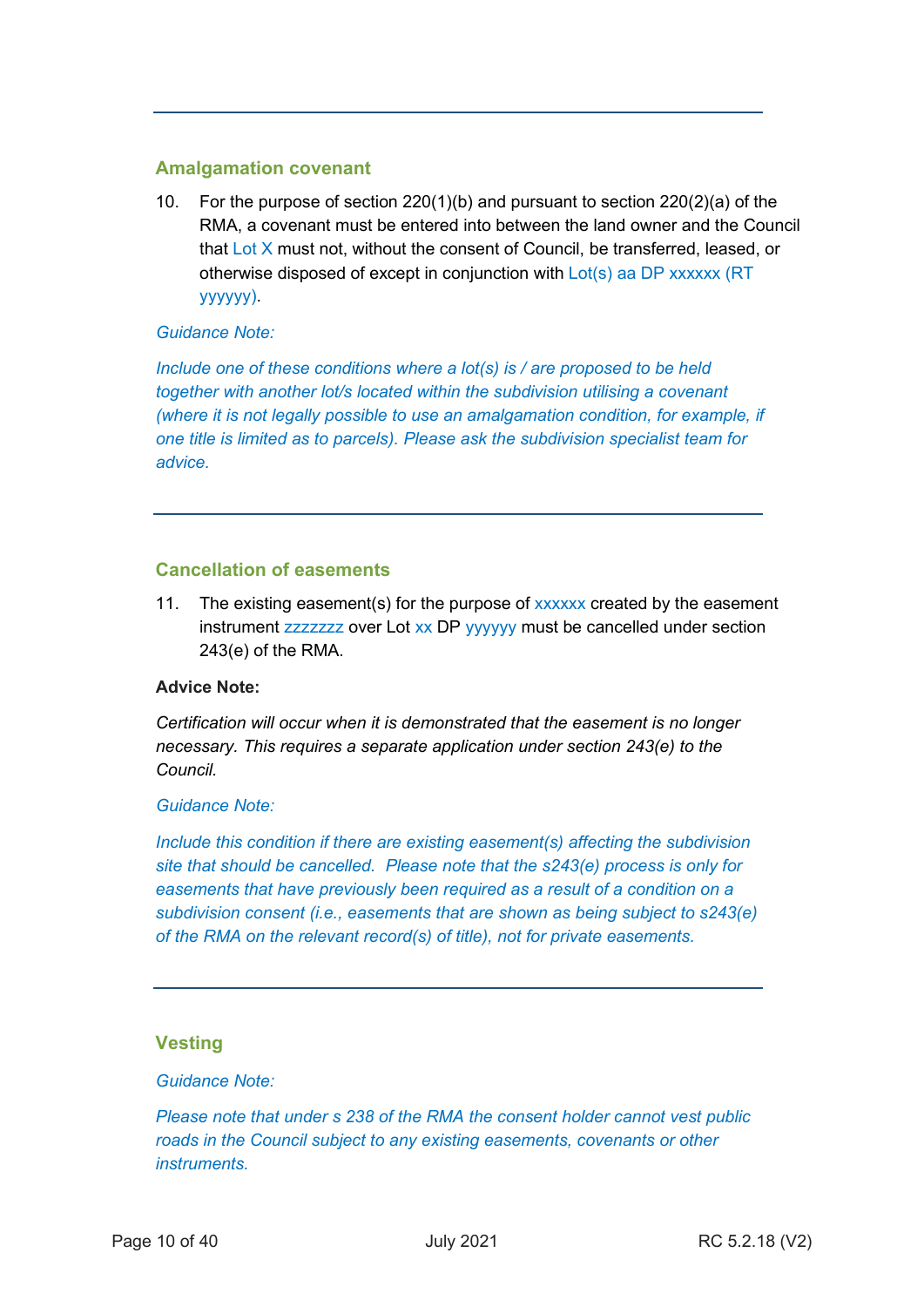*Please also note that under s 239 of the RMA the consent holder cannot vest access ways, reserves and land in lieu of reserves ("the land") subject to any existing easements, covenants or other instruments unless the Council (i.e., the future asset owner) has certified that it accepts the vesting of the land subject to the existing easements, covenants or other easements on the survey plan.*

*If the applicant for consent proposes to vest any roads, access ways, reserves or land in lieu of reserves in the Council subject to any existing easements, covenants or other instruments, please ask the specialist subdivision team for advice.*

## **Roads to vest**

12. All of the proposed roads shown as Lot(s)  $X, Y \& Z$  on the approved plan(s) SCHEME PLAN REFERENCE must vest in the Council as public roads. The consent holder must meet all costs associated with the vesting of the roads.

#### *Guidance Note:*

*Include this condition if there are public roads proposed in the subdivision.*

#### **Access ways to vest**

13. Proposed Lot(s)  $X, Y, \& Z$  must vest in the Council as access ways. The consent holder must meet all costs associated with the vesting of the access ways.

*Guidance Note:* 

*Include this condition if there are public pedestrian access ways proposed in the subdivision.* 

## **Reserves and/or land in lieu of reserves to vest**

14. Proposed Lot(s)  $X, Y \& Z$  must vest in the Council as local purpose (esplanade / recreation / scenic / drainage, as appropriate) reserve(s) OR as land in lieu of reserve(s). The consent holder must meet all costs associated with the vesting of the reserve(s) or the land in lieu of reserve(s).

#### *Guidance Note:*

*Include this condition if there are assets to be vested with Parks in the subdivision. Please make sure that you obtain the consent of the Council's Parks*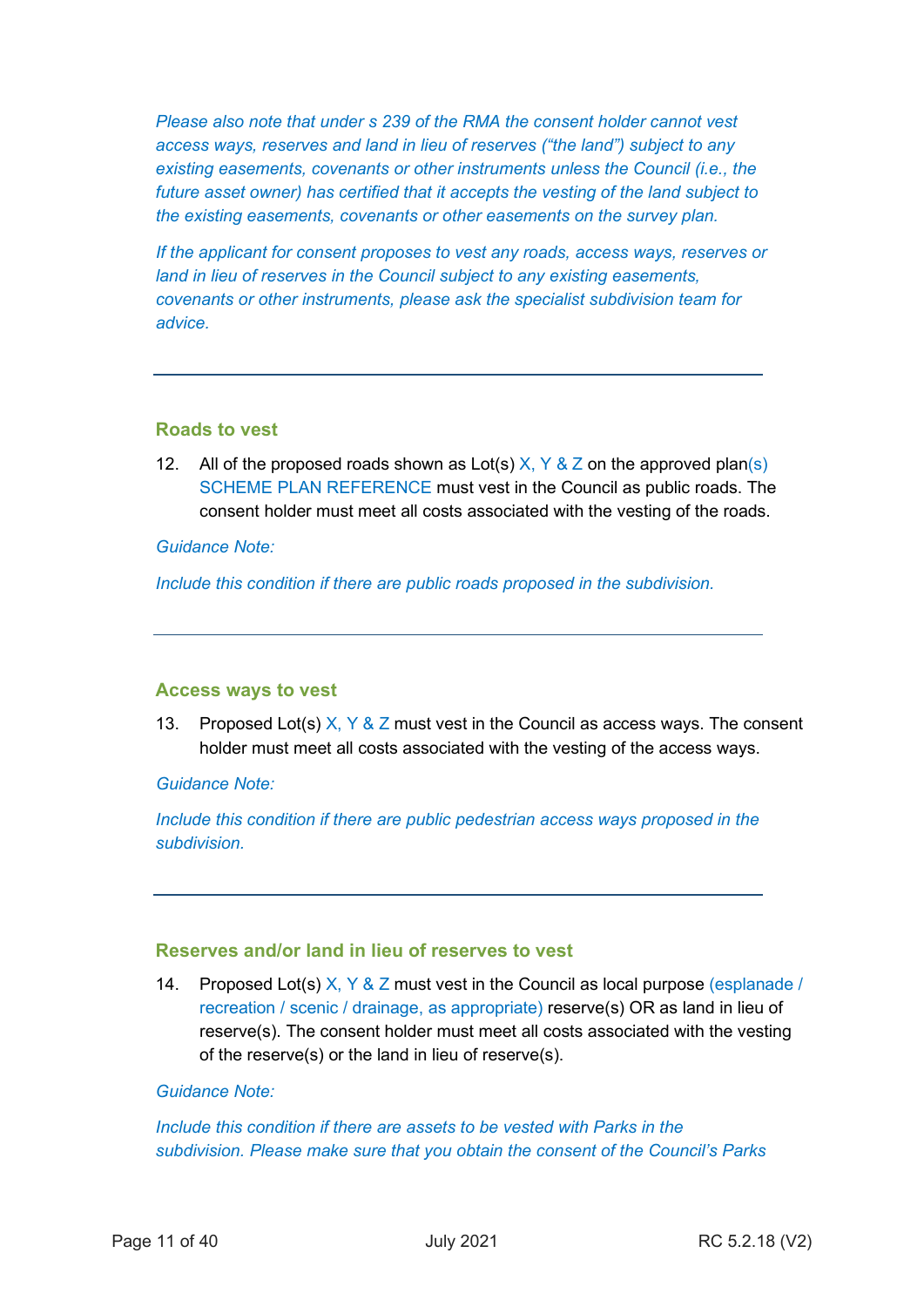*team to the proposed reserve or land in lieu of reserve before granting the subdivision consent.*

## **Section 224(c) conditions**

## **Advice Note:**

*A certificate pursuant to section 224(c) of the Resource Management Act will not be issued until all conditions in the decision have been met and at the consent holder's expense.*

## *Guidance Note:*

*All subdivision conditions must be complied with when s224(c) is issued (either completion, consent notice or bond) noting that by default all s223 conditions must have been complied with when s224(c) is issued as s223 precedes s224(c). This includes condition 1 (in accordance with plans) – be careful what is*  included in that condition as there should not be any reference to LUC plans if *(components of) the LUC are not required to be completed prior to s224(c) being issued.* 

## **Section 224(c) certificate**

- 15. The application for a certificate under section 224(c) of the RMA must be accompanied by certification from a suitably qualified and experienced surveyor or engineering professional that all the conditions of subdivision consent Reference SUB have been complied with, and identify all those conditions that have not been complied with and are subject to the following [delete those that are not relevant]:
	- a. a consent notice to be issued in relation to any conditions of this consent to which section 221 applies;

*Guidance Note: Use where the Council has agreed, or considers it necessary, to issue a consent notice in relation to condition/s of subdivision consent that is/are to be complied with on a continuing basis by the subdividing owner and subsequent owners (and as stated in the decision as a condition/s of subdivision consent).*

b. a bond, as required by conditions of this consent, to be entered into by the subdividing owner in compliance with the relevant conditions of this subdivision consent.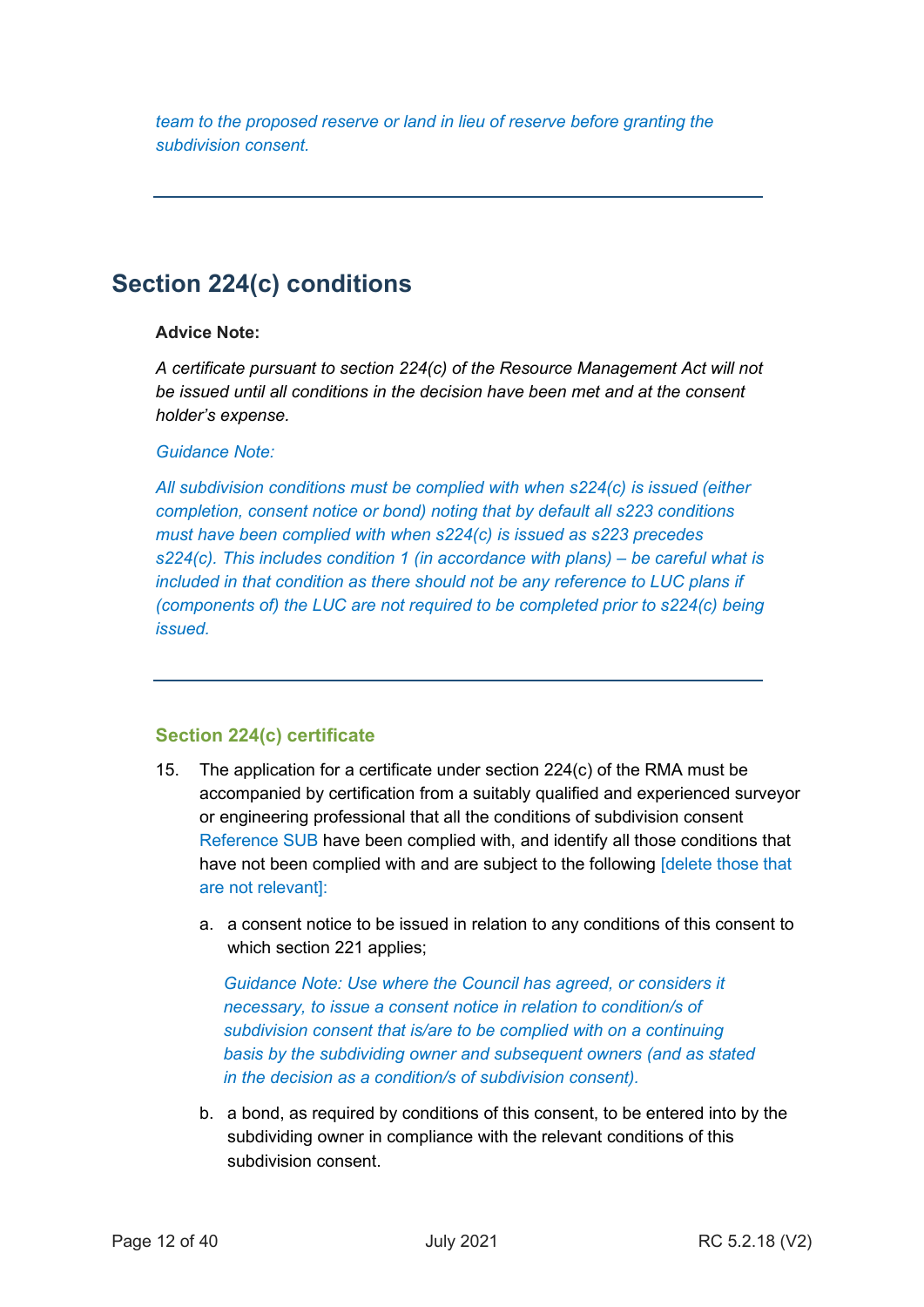*Guidance Note: Use where a bond (section 108) will need to be entered into by the subdividing owner for the performance of condition/s such as the maintenance of a stormwater treatment facility, planting, remedial works etc.*

c. a completion certificate has been issued in relation to any conditions to which section 222 applies.

*Guidance Note: Where, subsequent to the granting of subdivision consent, the Council has agreed to a bond (section 222) being entered into by the subdividing owner for the completion of work required by a condition/s of subdivision consent.*

#### *Guidance Note:*

*Please note that the section 224(c) is not an opportunity for a consent holder to choose how to comply with conditions of consent, i.e., which conditions they would like to be subject to a consent notice or a bond. In most instances, that should be considered at the resource consent stage.* 

*There are instances where the Council may agree at section 224(c) stage to defer compliance with a condition of subdivision consent and to issue a consent notice instead or agree to a bonding arrangement.* 

*You do not need to include this condition if the subdivision consent is not subject to any s224(c) conditions.*

#### **Engineering Conditions**

*Guidance Note:* 

*The section 224(c) conditions indicate general conditions that the consent holder must undertake. In Engineering terms, the condition is a simple instruction to do something. The condition is not a detailed list of all requirements that may arise as part of the project (such as EPA or building consent) or a prescriptive description of the requirements. The details are to be picked up under Engineering Plan Approval and/or Building Consent. Remember, obtaining a resource consent is only one of several consents permits/ dispensations associated with a project, and only matters identified in the AUP(OP) or HGI Plan (as well as section 106 considerations) can be included in resource consent engineering conditions.*

#### **Geotechnical & Earthworks**

*Guidance Note:*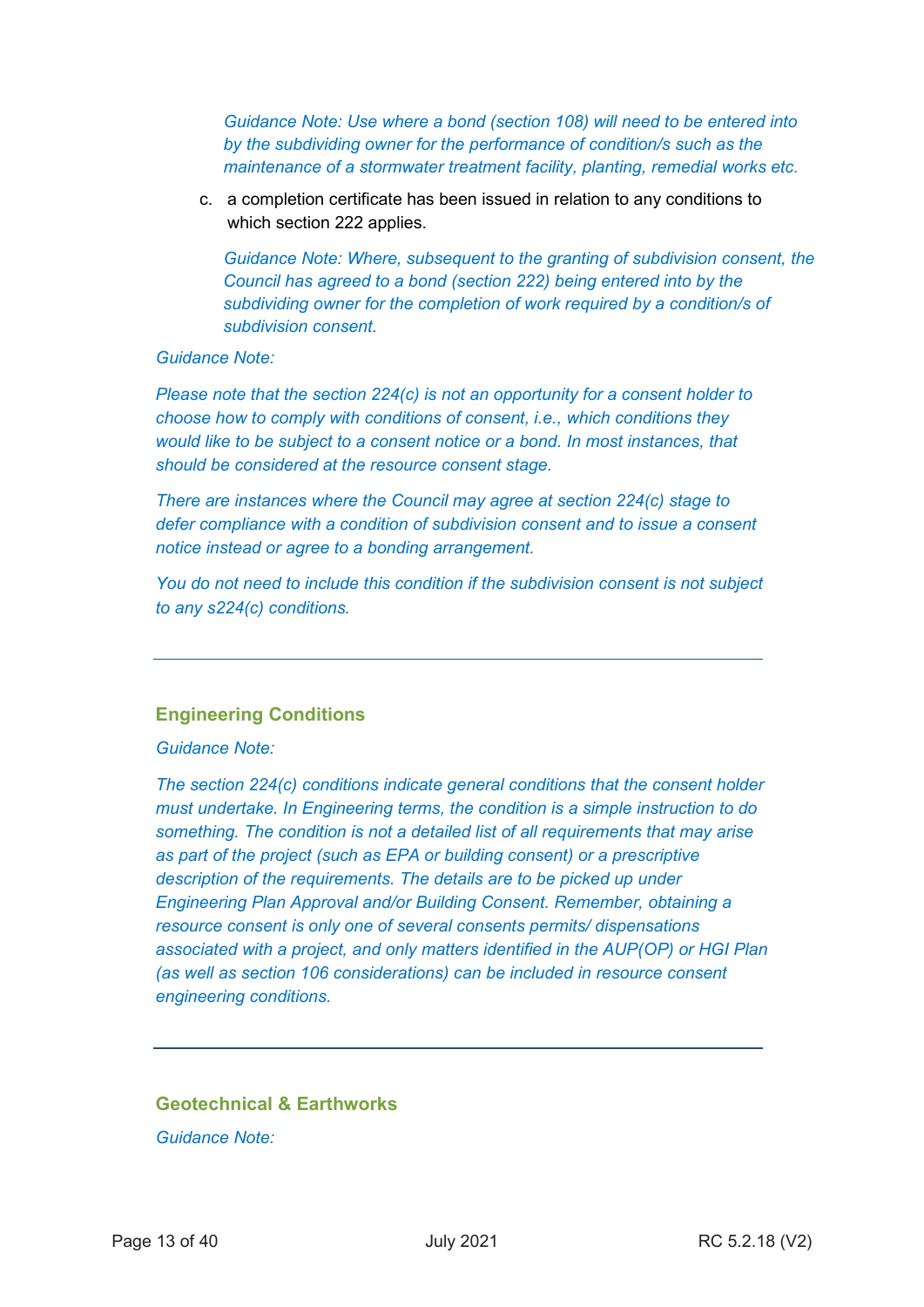*General Earthworks conditions are covered under land use resource consents; however, there may be cause for some specific earthworks elements to be incorporated into the subdivision consent i.e., earthworks for creation of an overland flow path, landscaping works (especially rural lots) & building platform works (including palisade walls), infrastructure such as drainage pipes or roads involving earthworks to be constructed at the time of subdivision.* 

## **General Geotechnical**

16. The consent holder must construct retaining walls/ palisade wall/ soldier pile walls/ underfill drainage/ counterfort drainage [select relevant only] in accordance with the recommendations of the geotechnical report XX [insert reference] to ensure the site is stable and suitable for development. The consent holder must provide a Geotechnical Investigation Report from a suitably qualified engineering professional to confirm that Lot(s)  $X, Y, Z$  is/are stable and suitable for development when applying for a certificate under section 224(c) of the RMA.

### *Guidance Note:*

*Condition 16 may need to be accompanied by an additional condition requiring a consent notice. See Versions A and B below.*

**Version A – where the building foundation forms part of the site stability works:**

17. Development [or include specific type of development this may be limited to, i.e., all new buildings] on Lot(s) X, Y, Z must be undertaken in accordance with the recommendations of the Geotechnical Investigation Report/ Geotechnical Completion Report [select relevant] XX [insert reference] to ensure that geotechnical stability is maintained.

This condition must be registered as a consent notice on the record(s) of title to be issued for  $Lot(s)$  X, Y, Z to ensure that it is complied with on a continuing basis.

#### **Version B – vacant land that requires stabilisation:**

18. The construction of retaining walls/ palisade walls/ soldier pile walls/ underfill drainage/ counterfort drainage [select relevant only] on Lot(s) X, Y, Z must be undertaken in accordance with the recommendations of the Geotechnical Investigation Report/ Geotechnical Completion Report [select relevant] XX [insert reference] to ensure that geotechnical stability is maintained.

This condition must be registered as a consent notice on the record(s) of title to be issued for  $Lot(s) X, Y, Z$  to ensure that it is complied with on a continuing basis.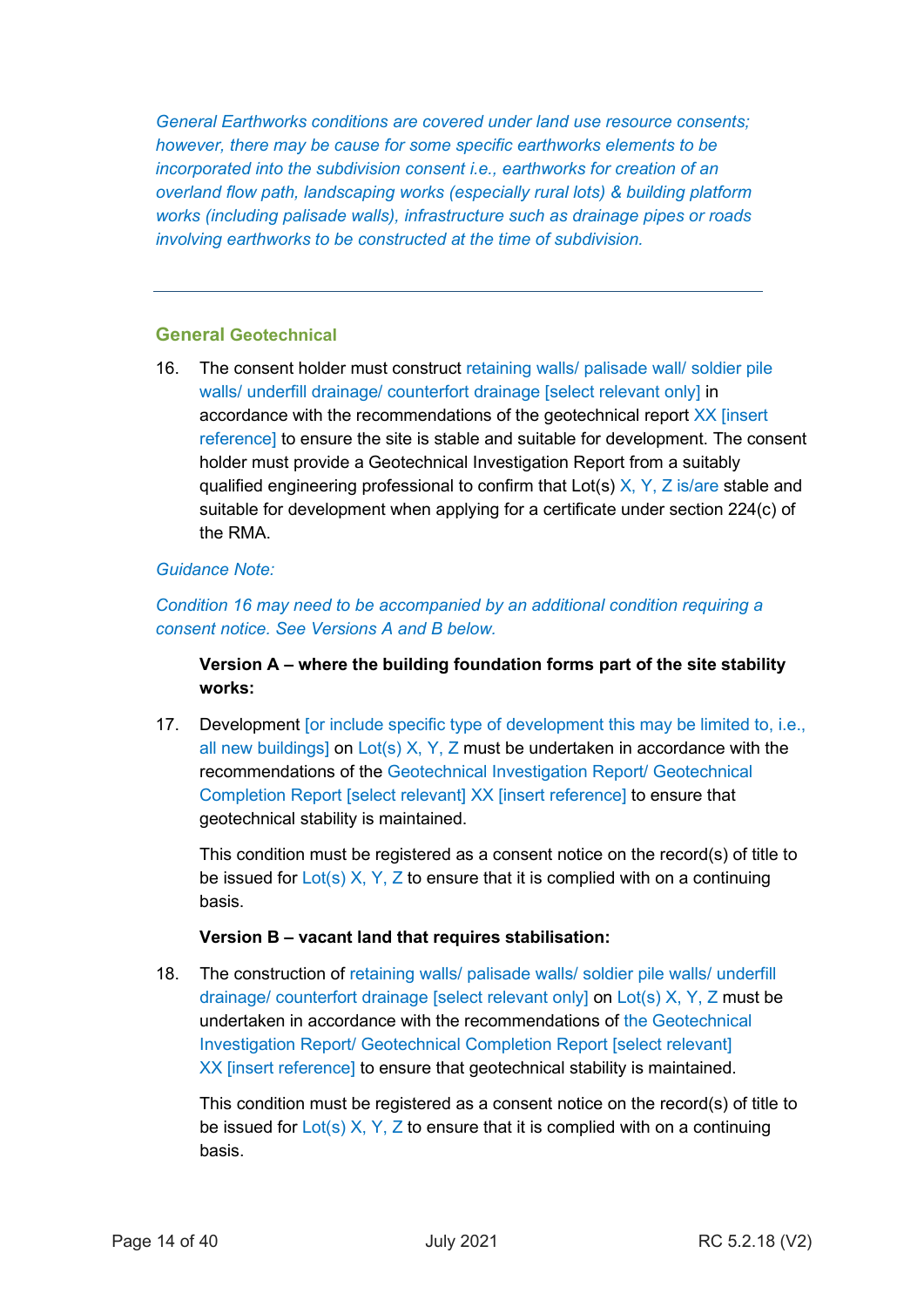## **Advice Note:**

*A building consent will be required for the construction or installation of retaining walls, palisade walls, soldier pile walls, counterfort drains, under fill drainage, and footings.*

## **Geotechnical for Soft Soils**

19. The site is subject to soft soil ground conditions. The consent holder must construct soil consolidation/ groundwater recharge and stabilisation works [select relevant only] in accordance with the recommendations of the geotechnical investigation report XX [insert reference] to ensure the site is stable and suitable for development.

### **Geotechnical Reports**

20. Development [or include specific type of development this may be limited to, i.e., construction of dwellings, increase in impervious surfaces and soil recharge systems] on  $Lot(s)$  X, Y, Z must be undertaken in accordance with the recommendations of the Geotechnical Investigation Report/ Geotechnical Completion Report [select relevant] XX [insert reference].

This condition must be registered as a consent notice on the record(s) of title to be issued for  $Lot(s)$  X, Y, Z to ensure that it is complied with on a continuing basis.

## *Guidance Note:*

## *Use Condition 20 where a Geotechnical Investigation Report/ Geotechnical Completion Report has been provided as part of processing of the application.*

21. A Geotechnical Completion Report from a suitably qualified and experienced geo-professional to confirm that Lot(s)  $X$ ,  $Y$ ,  $Z$  is/are stable and suitable for development must be provided when applying for a certificate under section 224(c) of the RMA.

Development [or include specific type of development this may be limited to, i.e., construction of dwellings, increase in impervious surfaces and soil recharge systems] on Lot(s) X, Y, Z must be undertaken in accordance with the recommendations of this Geotechnical Completion Report.

The preceding paragraph must be registered as a consent notice on the record(s) of title to be issued for  $Lot(s)$  X, Y, Z to ensure that it is complied with on a continuing basis. The specific name and date of the Geotechnical Completion Report provided must be referenced in the consent notice.

## **Advice Note:**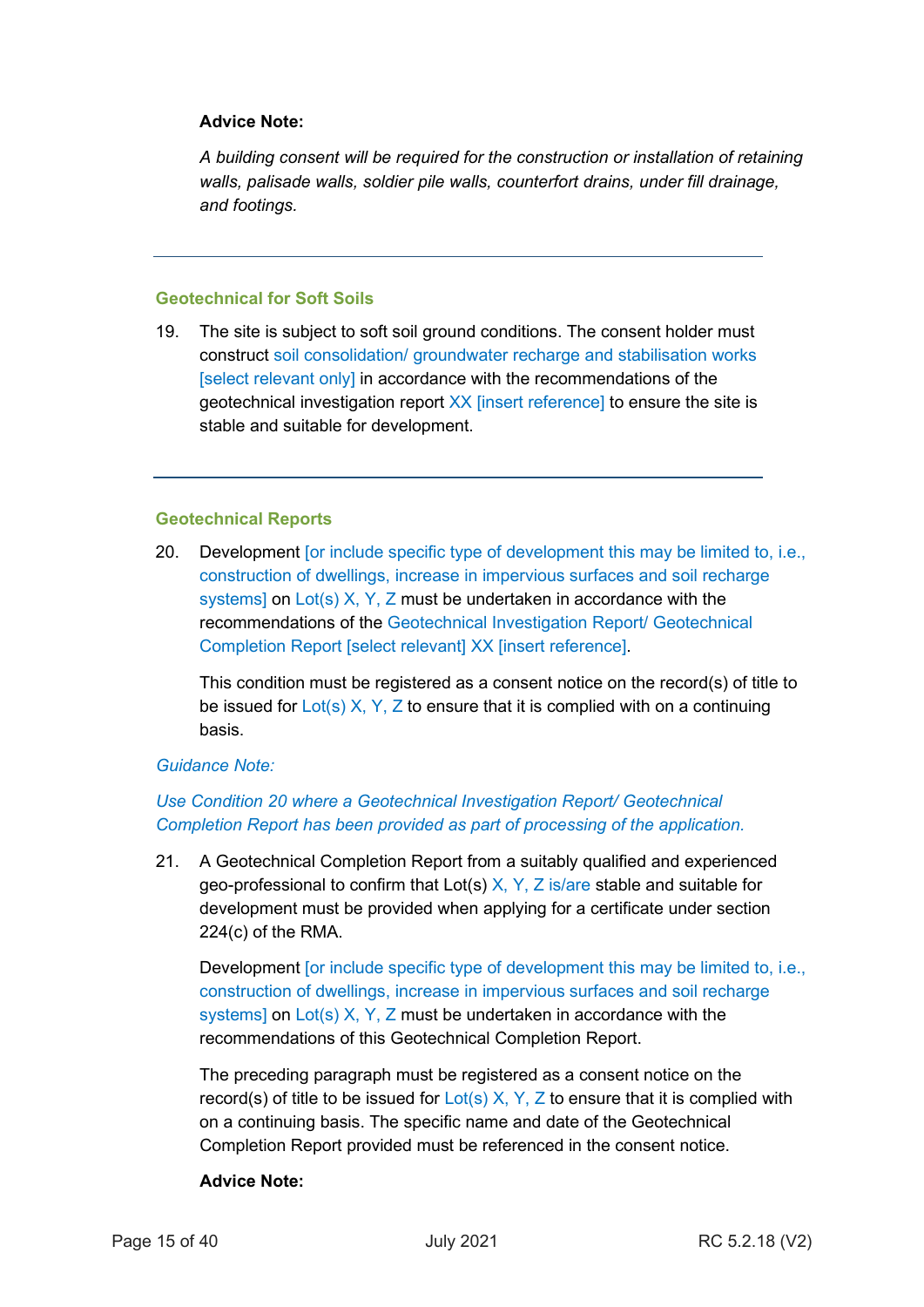*A building consent will be required for the construction or installation of counterfort drains, under fill drainage, and ground recharge systems.*

### *Guidance Note:*

*Use Condition 21 where a Geotechnical Investigation Report/ Geotechnical Completion Report has not been provided as part of processing of the application but is required at time of s224(c).*

## **Wastewater Reticulation**

#### **Connection to Public Network**

22. The consent holder must design and construct connections to the public wastewater reticulation network to serve Lot(s)  $X, Y, Z$  in accordance with the requirements of the wastewater utility provider. Certification from the utility provider that works have been satisfactorily undertaken must be provided when applying for a certificate under section 224(c) of the RMA.

#### **Advice Note:** *[choose relevant only]*

- *Acceptable forms of Evidence from the Utility Providers include a Certificate of Acceptance.*
- *Alterations to the public wastewater reticulation network require Engineering Plan Approval. Additional approval is required from Watercare/Veolia as part of the Engineering Plan Approval Process.*
- *Public connections are to be constructed in accordance with the Water and Wastewater Code of Practice.*
- *Plans approved under Resource Consent do not constitute an Engineering Plan Approval and should not be used for the purposes of constructing public reticulation works in the absence of that approval.*
- *The site is located within an area serviced via a pressurized wastewater Collection system. Consultation with the utility provider as to the specific design requirements will be required prior to the consent holder undertaking design or Engineering Plan Approval application.*

#### *Guidance Note:*

*The condition is applicable to the provision of connections to the public network only. Assessment of the application should give due consideration to the feasibility of getting connection to a public network whether a direct one or by*  extension; however, the technical detail is left until Engineering Plan Approval. *This means a condition requiring a public network extension cannot be imposed as part of the resource consent.*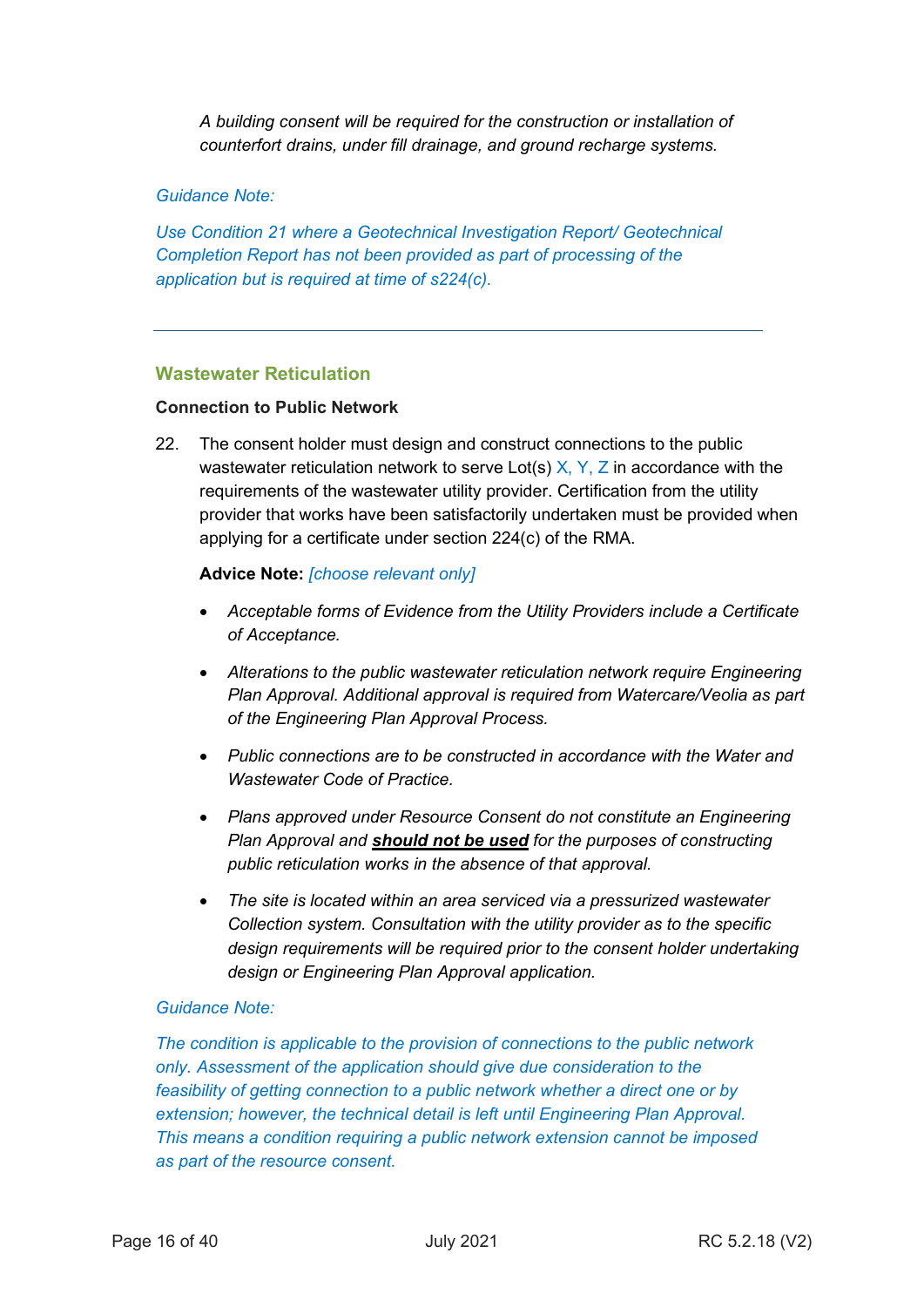### **Connection to the Combined Sewer Reticulation Network**

23. The consent holder must design and construct connections to the public combined sewer reticulation network to serve Lot(s)  $X, Y, Z$  in accordance with the requirements of the wastewater utility provider. Certification from the utility provider that works have been satisfactorily undertaken must be provided when applying for a certificate under the section 224(c) of the RMA.

## **Advice Note:** *[choose relevant only]*

- *Acceptable forms of Evidence from the Utility Providers include a Certificate of Acceptance.*
- *The combined sewer operator is Watercare.*
- *Public connections are to be constructed in accordance with the Water and Wastewater Code of Practice and Stormwater Code of Practice.*
- *Alterations to the public combined sewer reticulation network require Engineering Plan Approval.*
- *Plans approved under Resource Consent do not constitute an Engineering Plan Approval and should not be used for the purposes of constructing public reticulation works in the absence of that approval.*

### *Guidance Note:*

*The condition is applicable to the provision of connections to public combined network only. Assessment of the application should give due consideration to the feasibility of getting connection to a public combined network whether a direct one or by extension, however the technical detail is left until Engineering Plan Approval. This means a condition requiring a public network extension cannot be imposed as part of the resource consent. As a requirement of connecting to the combined line, reduction of stormwater flows will be required; however, this will be addressed as part of the EPA.* 

## **Water Reticulation**

#### **Connection to Public Network**

24. The consent holder must design and construct connections to the public water reticulation network to serve Lot(s)  $X, Y, Z$  in accordance with the requirements of the water utility provider. Certification from the utility provider that works have been satisfactorily undertaken must be provided when applying for a certificate under the section 224(c) of the RMA.

**Advice Note:** *[choose relevant only]*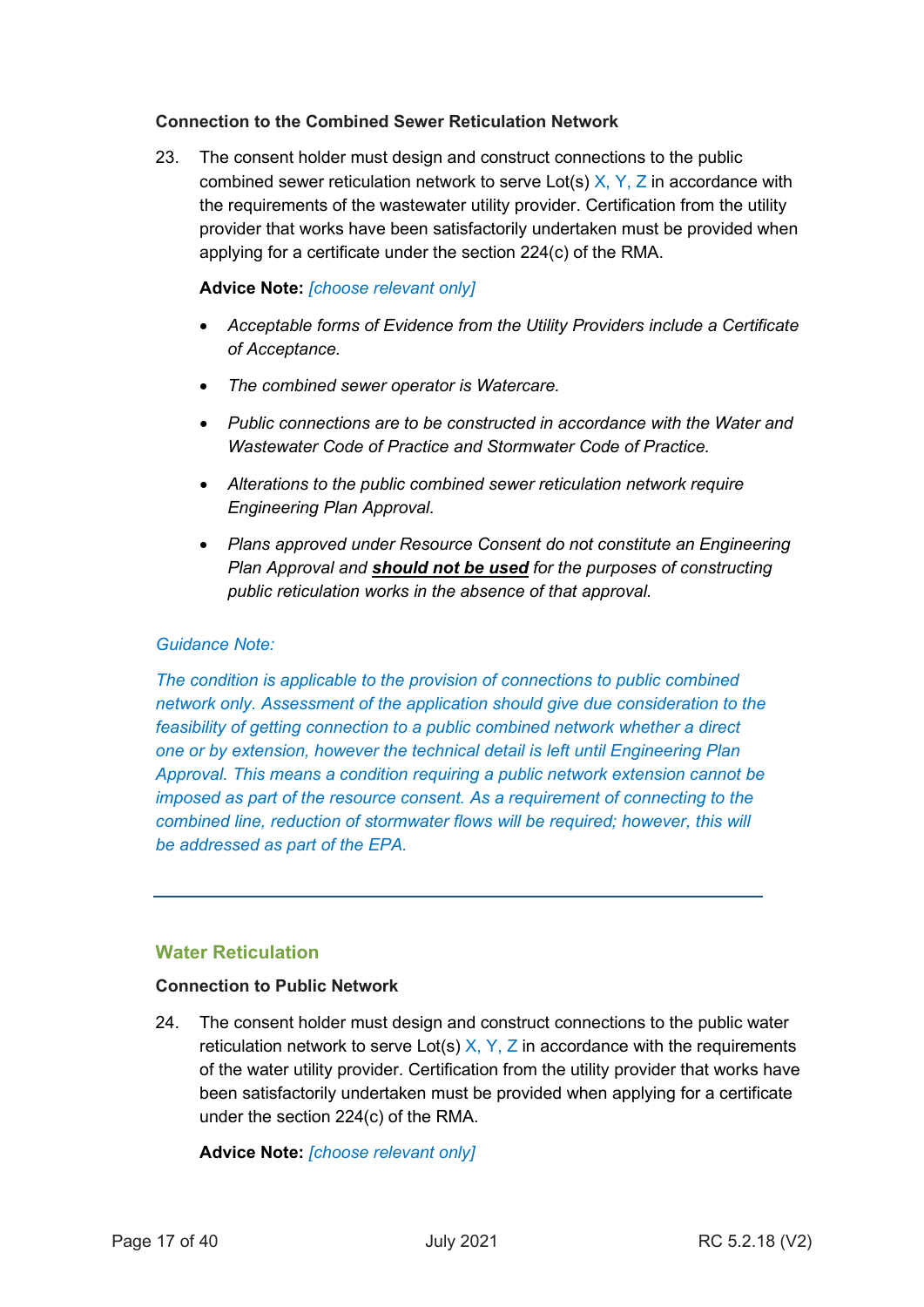- *Acceptable forms of evidence from the Utility Providers include a Certificate of Acceptance.*
- *Alterations to the public water reticulation network require Engineering Plan Approval. Additional approval is required from Watercare/ Veolia as part of the Engineering Plan Approval Process.*
- *Public water supply is required to ensure an acceptable water supply for each lot, including for fire-fighting purposes.*
- *Public connections are to be constructed in accordance with the Water and Wastewater Code of Practice.*
- *Plans approved under Resource Consent do not constitute an Engineering Plan Approval and should not be used for the purposes of constructing public reticulation works in the absence of that approval.*

## *Guidance Note:*

*Condition 24 is applicable to providing a connection to the public network where the future development on the lot is unknown (i.e., is approved as a vacant lot). Connections from the main to the lot are constructed at the time of subdivision, and a valve is installed inside a lockable box until a water meter is installed. Assessment of the application should give due consideration to the feasibility of getting connection to a public network whether a direct one or by extension; however, the technical detail is left until Engineering Plan Approval. That means a condition requiring the extension of the public network cannot be imposed as part of the subdivision consent.*

#### **Make Provision for a Connection to Public Network**

25. The consent holder must make provision for a water connection to be made to the public water reticulation network for Lot(s)  $X, Y, Z$  in accordance with the requirements of the water utility provider. Certification from a suitably qualified and experienced surveyor or engineering professional that this provision has been made must be provided when applying for a certificate under the section 224(c) of the RMA.

## **Advice Note:** *[choose relevant only]*

- *Acceptable forms of evidence include an engineering plan showing the proposed location of the connection to the main and as-built plans of the service conduits and private service pipes including within a COAL.*
- *Public connections are to be constructed in accordance with the Water and Wastewater Code of Practice.*
- *Plans approved under Resource Consent do not constitute an Engineering Plan Approval and should not be used for the purposes of constructing public reticulation works in the absence of that approval.*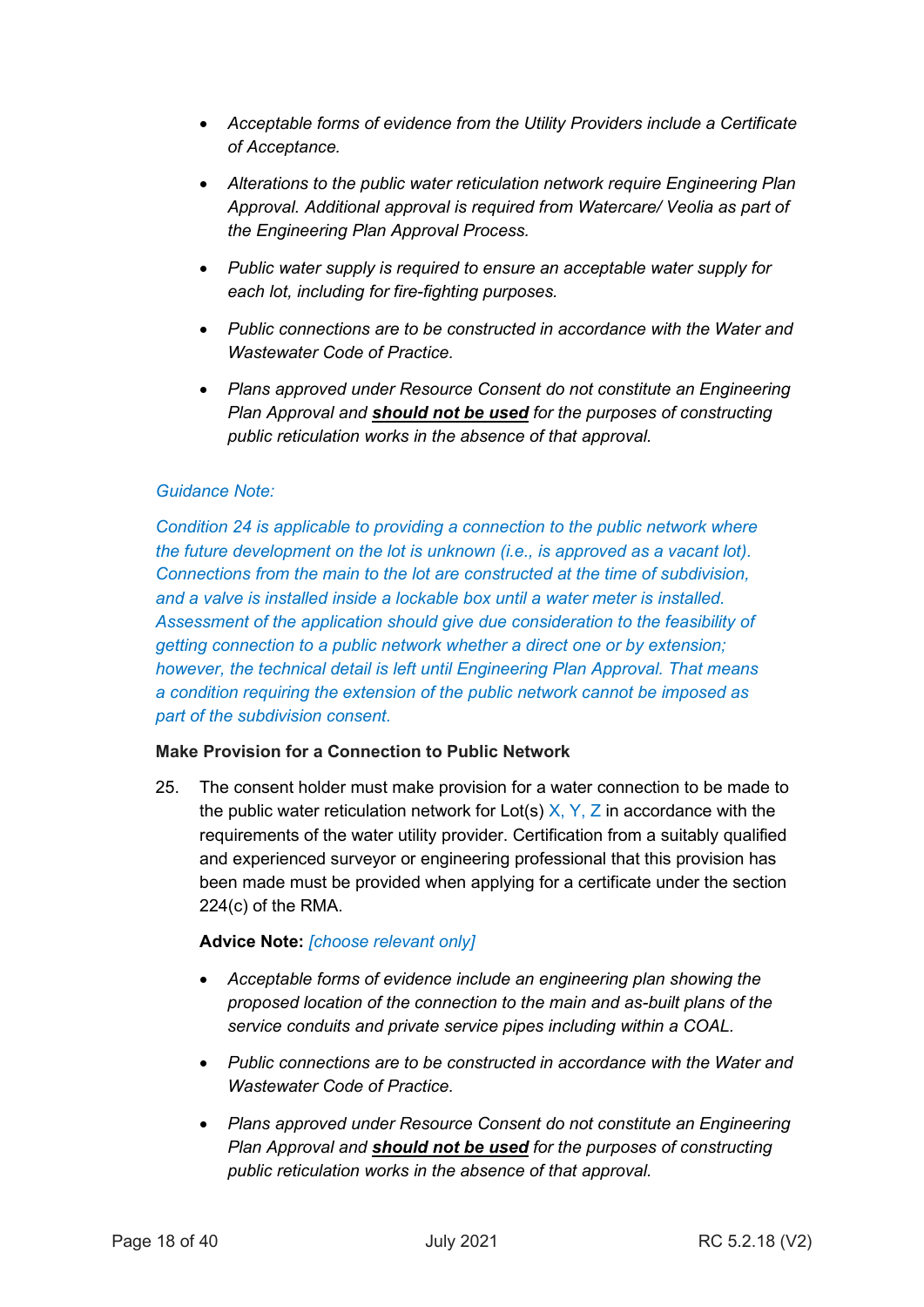## *Guidance Note:*

*Condition 25 is applicable to making provision for a connection to the public network and is used where the future development on the lot is already known (i.e., the lot is designed in accordance with an approved land use consent). A connection to the main is performed as part of the water meter installation process. Assessment of the application should give due consideration to the feasibility of getting connection to a public network whether a direct one or by extension; however, the technical detail is left until Engineering Plan Approval. That means a condition requiring the extension of the public network cannot be imposed as part of the subdivision consent.*

## **On-site Water Supply**

26. The consent holder must design and construct an onsite potable water supply system to serve Lot(s)  $X, Y, Z$ . The water supply must provide for water for firefighting in accordance with NZ Fire Service Fire Fighting Water Supplies Code of Practice SNZ PAS 4509:2008 [remove sentence if not applicable]. Certification that works have been satisfactorily undertaken must be provided when applying for a certificate under section 224(c) of the RMA.

#### **Advice Note:**

- *Acceptable forms of evidence include Code Compliance Certificates.*
- *Construction of private water systems requires Building Consent.*

## *Guidance Note:*

*This condition is applicable to the provision of on-site water reticulation (tanks) systems (predominantly for rural subdivisions). However, the installation of a water tank will be rarely required at time of subdivision, as it is related to occupied spaces, such as dwellings that may be built at a later stage. Condition 27 which requires a consent notice will be used instead in most instances.*

27. At the time any habitable building is located on  $Lot(s)$  X, Y, Z, an appropriate onsite potable water system must be provided within the relevant lot. The water supply must provide for water for firefighting in accordance with NZ Fire Service Fire Fighting Water Supplies Code of Practice SNZ PAS 4509:2008 [remove sentence if not applicable].

This condition must be registered as a consent notice on the record(s) of title to be issued for  $Lot(s) X, Y, Z$  to ensure that it is complied with on a continuing basis.

## *Guidance Note:*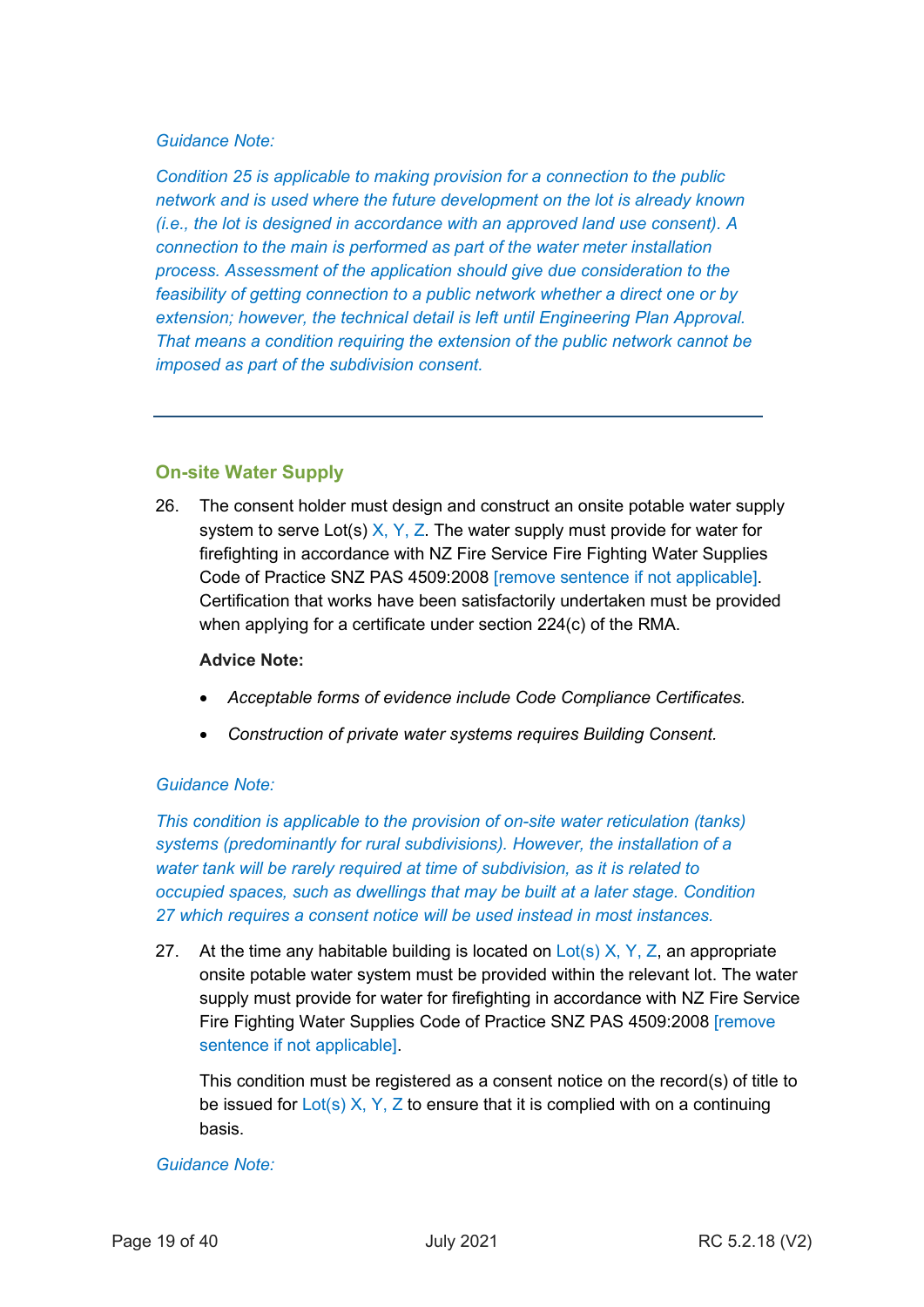*Condition 27 requiring a consent notice may be required instead of Condition 26 if a tank is only required once a building is constructed.*

### **Stormwater Reticulation**

#### **Connection to Public Network**

28. The consent holder must design and construct connections to the public stormwater reticulation network to serve Lot(s)  $X, Y, Z$  in accordance with the requirements of the stormwater utility service provider. Certification from the utility provider that works have been satisfactorily undertaken must be provided when applying for a certificate under section 224(c) of the RMA.

#### **Advice Note:** *[choose relevant only]*

- *Acceptable forms of evidence include Engineering Approval Completion Certificates.*
- *Stormwater utility provider is the Auckland Council Healthy Waters Department.*
- *Public connections are to be constructed in accordance with the Stormwater Code of Practice.*
- *Alterations to the public stormwater reticulation network require Engineering Plan Approval.*
- *Plans approved under Resource Consent do not constitute an Engineering Plan Approval and should not be used for the purposes of constructing public reticulation works in the absence of that approval.*

#### *Guidance Note:*

*The condition is applicable to the provision of connections to the public network operated by Healthy Waters only (not the combined public network operated by Watercare). Assessment of the application should give due consideration to the feasibility of getting connection to a public network whether a direct one or by extension; however, the technical detail is left until Engineering Plan Approval. That means a condition requiring the extension of the public network cannot be imposed as part of the resource consent.*

## **Connection to the Combined Sewer Network**

*Guidance Note:*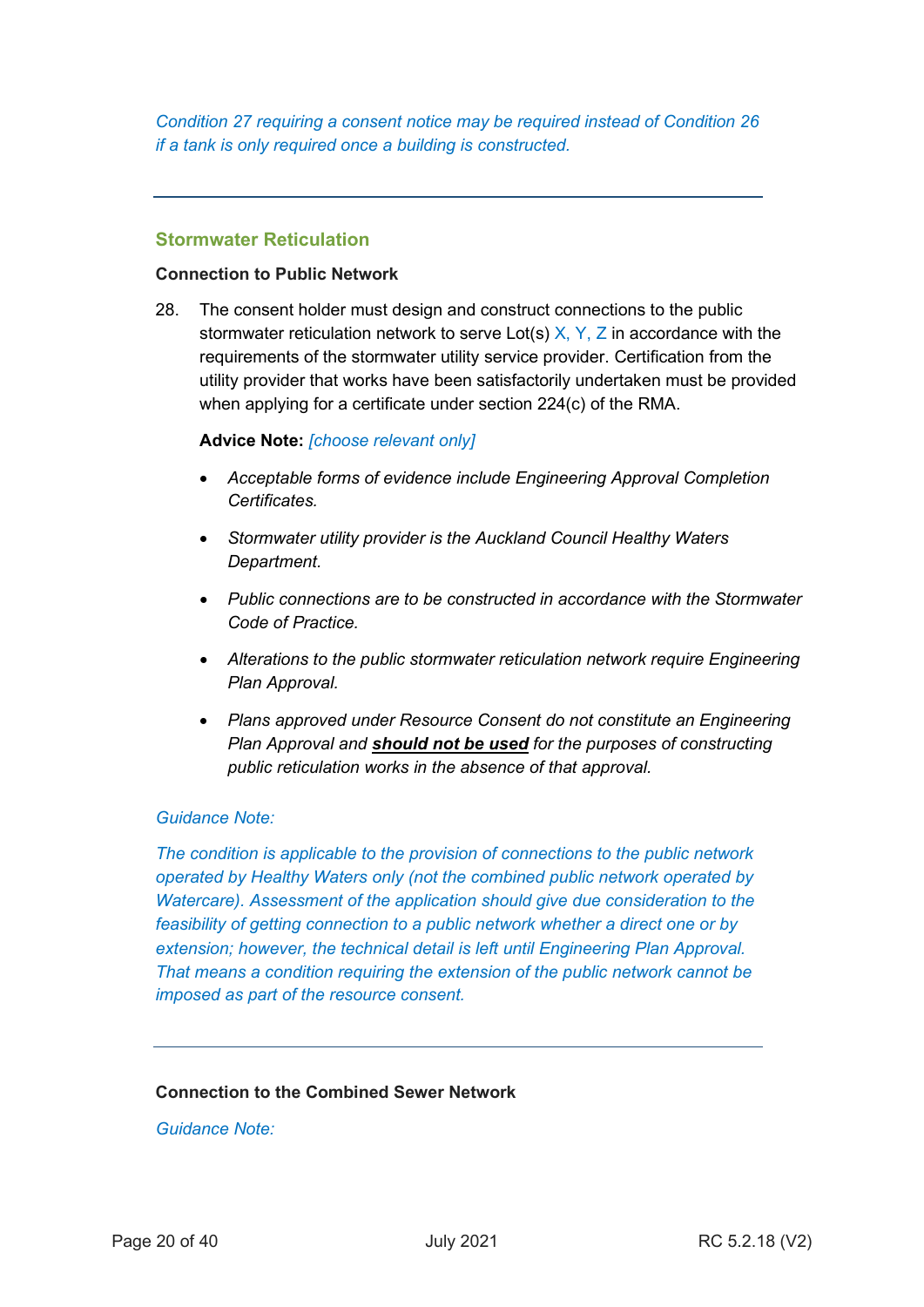*See conditions under wastewater provisions – replace reference to 'wastewater' with reference to 'stormwater'*

## **Public Outfalls**

29. The consent holder must design and construct a stormwater outfall structure in accordance with the requirements of the utility service provider. Certification from the utility provider that works have been satisfactorily undertaken must be provided when applying for a certificate under section 224(c) of the RMA.

## **Advice Note:** *[choose relevant only]*

- *Acceptable forms of evidence include Engineering Approval Completion Certificates.*
- *Utility service provider is the Auckland Council Healthy Waters Department*
- *Construction of public outfall structures require Engineering Plan Approval.*
- *Engineering Plans approved under Resource Consent do not constitute an Engineering Plan Approval and should not be used for the purposes of constructing public reticulation works in the absence of that approval.*
- *Please be aware of any other conditions and requirements pertaining to this outfall, including regional consenting conditions and requirements.*

## *Guidance Note:*

*This condition relates to public outfalls, such as to the coast or a stream, that will be publicly vested in the Council as part of the Healthy Waters stormwater network. Assessment of the application should give due consideration to the feasibility of extending a reticulation network from the outfall to allow connections to serve lots; however, the technical detail of extending public lines is left until Engineering Plan Approval.*

*Care should be taken identifying roles and responsibilities. In most cases a regional consent (e.g., coastal and/or stormwater discharge) will be required and conditions will be recommended by specialists and not DEs.*

## **On-site Stormwater Disposal**

## **Disposal systems – Infiltration and soakage**

30. Lot(s) X, Y, X is/are reliant on infiltration/ soakage as means of stormwater disposal. The consent holder must design and construct an on-site stormwater management system as a disposal point for stormwater runoff from the lot(s) in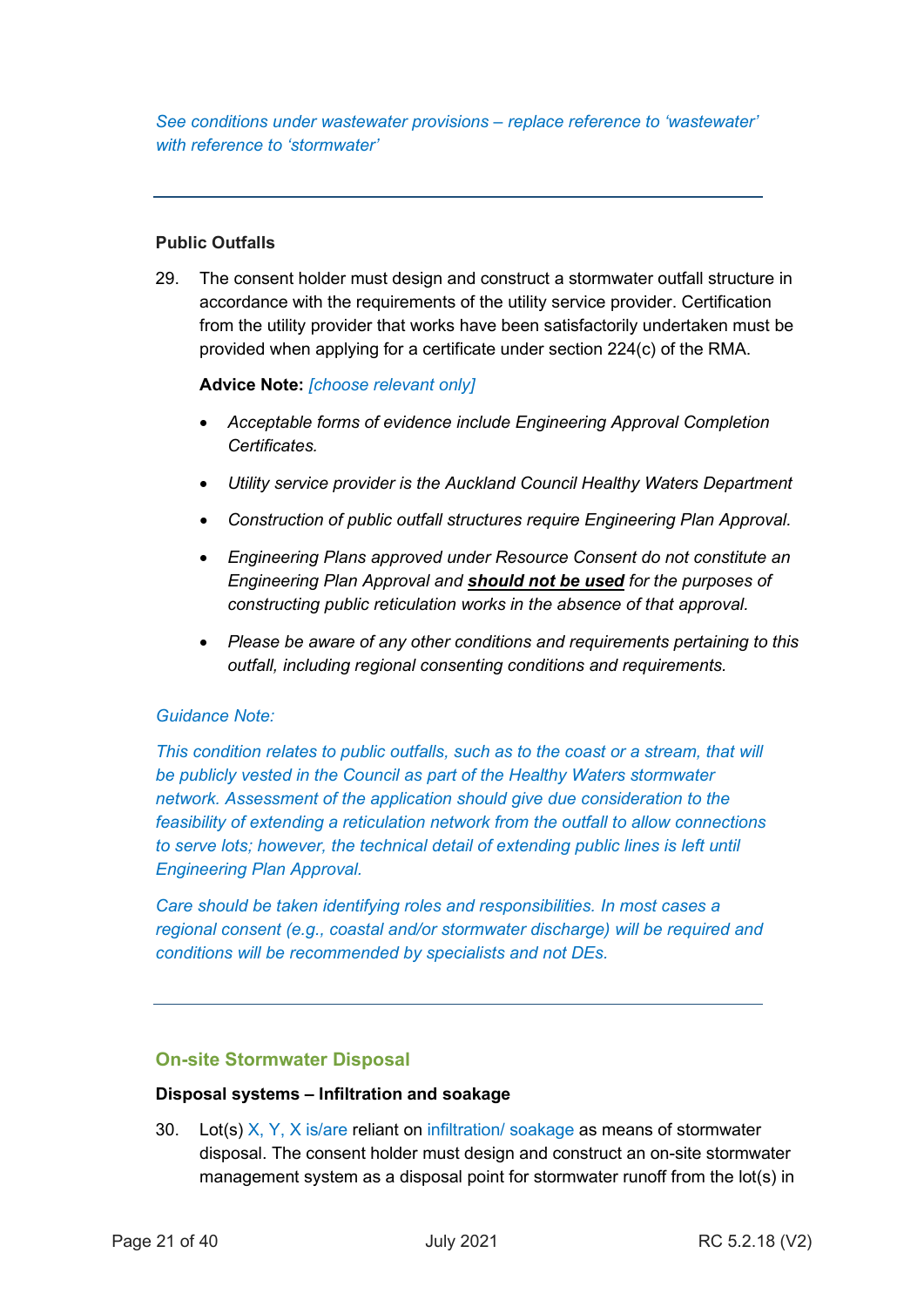accordance with guideline/ report contained in application or similar [select relevant] XX [insert reference]. Certification that works have been satisfactorily undertaken must be provided when applying for a certificate under section 224(c) of the RMA.

## **Advice Note:**

- *Acceptable forms of evidence include Code Compliance Certificates.*
- *A building consent for these works will be required.*

## *Guidance Note:*

*This condition is applicable to the provision of on-site disposal systems such as infiltration and soakage systems only. Installation of the device may not be required at time of subdivision for vacant lots, and if no communal impervious surfaces triggering the requirement are proposed (e.g., ROWs), in which case Condition 31 should be used instead.*

31. Development on  $Lot(s)$  X, Y, Z must be served by an appropriate onsite infiltration / soakage system as a means of providing for stormwater disposal. The systems(s) must be designed and constructed to provide for stormwater runoff and disposal from impervious areas on the lot(s) in accordance with guideline/ report contained in application or similar [select relevant] XX [insert reference].

This condition must be registered as a consent notice on the record(s) of title to be issued for  $Lot(s) X, Y, Z$  to ensure that it is complied with on a continuing basis.

## *Guidance Note:*

*Condition 31 requiring a consent notice may be required instead of Condition 30 if construction of the on-site disposal system is only required once a building is constructed (i.e., for vacant lots).*

## **Private Outfall**

32. Stormwater from Lot(s)  $X, Y, X$  is discharged via a private outfall. The consent holder must design and construct a stormwater outfall structure as a disposal point for stormwater runoff from Lot(s)  $X, Y, X$  in accordance with  $XX$  [insert reference of report]. Certification that works have been satisfactorily undertaken must be provided when applying for a certificate under section 224(c) of the RMA.

## **Advice Note:**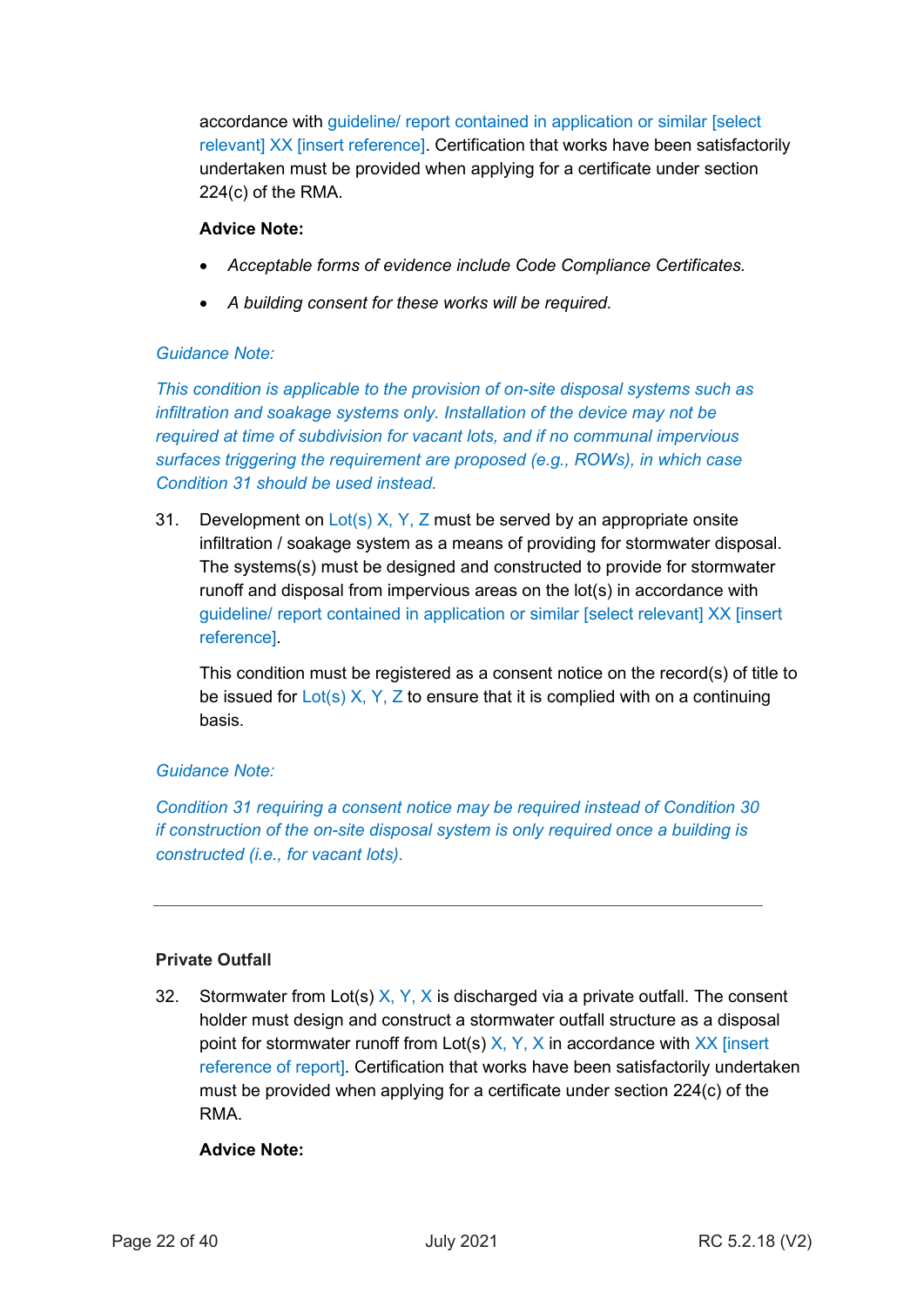- *Acceptable forms of evidence include Code Compliance Certificates.*
- *A building consent for these works will be required.*
- *Please be aware of any additional conditions and requirements pertaining to this private outfall, such as regional consenting conditions and requirements.*

### *Guidance Note:*

*Private outfalls are considered to be within the site and are ones that Healthy Waters will not vest or maintain. The condition for private stormwater works under subdivision is applicable to the provision of the outlet only. Other private drainage works are the responsibility of the owner under the requirements of the Building Act. If the private outfall is not required to be constructed at time of applying for the s224(c) certificate (such as for vacant lots), Condition 33 can be used as an alternative.*

33. Development on Lot(s) X, Y, Z must be served by an appropriate private outfall as a means of providing for stormwater disposal. The outfall must be designed and constructed to provide a disposal point for stormwater runoff from the lot(s) in accordance with XX [insert reference of report].

This condition must be registered as a consent notice on the record(s) of title to be issued for  $Lot(s)$  X, Y, Z to ensure that it is complied with on a continuing basis.

*Guidance Note:*

*Condition 33 requiring a consent notice may be required instead of Condition 32 if construction of the private outfall is only required once a building is constructed (i.e., for vacant lots).*

## **Kerb Discharge**

34. The lot is reliant on stormwater disposal to the roadside kerb and channel. The consent holder must design and construct a disposal point for stormwater runoff from Lot(s) X, Y, X in accordance with XYZ [insert report reference]. Evidence that works have been satisfactorily undertaken must be provided when applying for a certificate under section 224(c) of the RMA.

#### **Advice Note:**

- *Acceptable forms of evidence include Code Compliance Certificates. Other forms of evidence provided by Auckland Transport may also be acceptable.*
- *A building consent for these works will be required.*
- *The standard detail for construction of a kerb outlet will need to be agreed to with Auckland Transport at the time of construction.*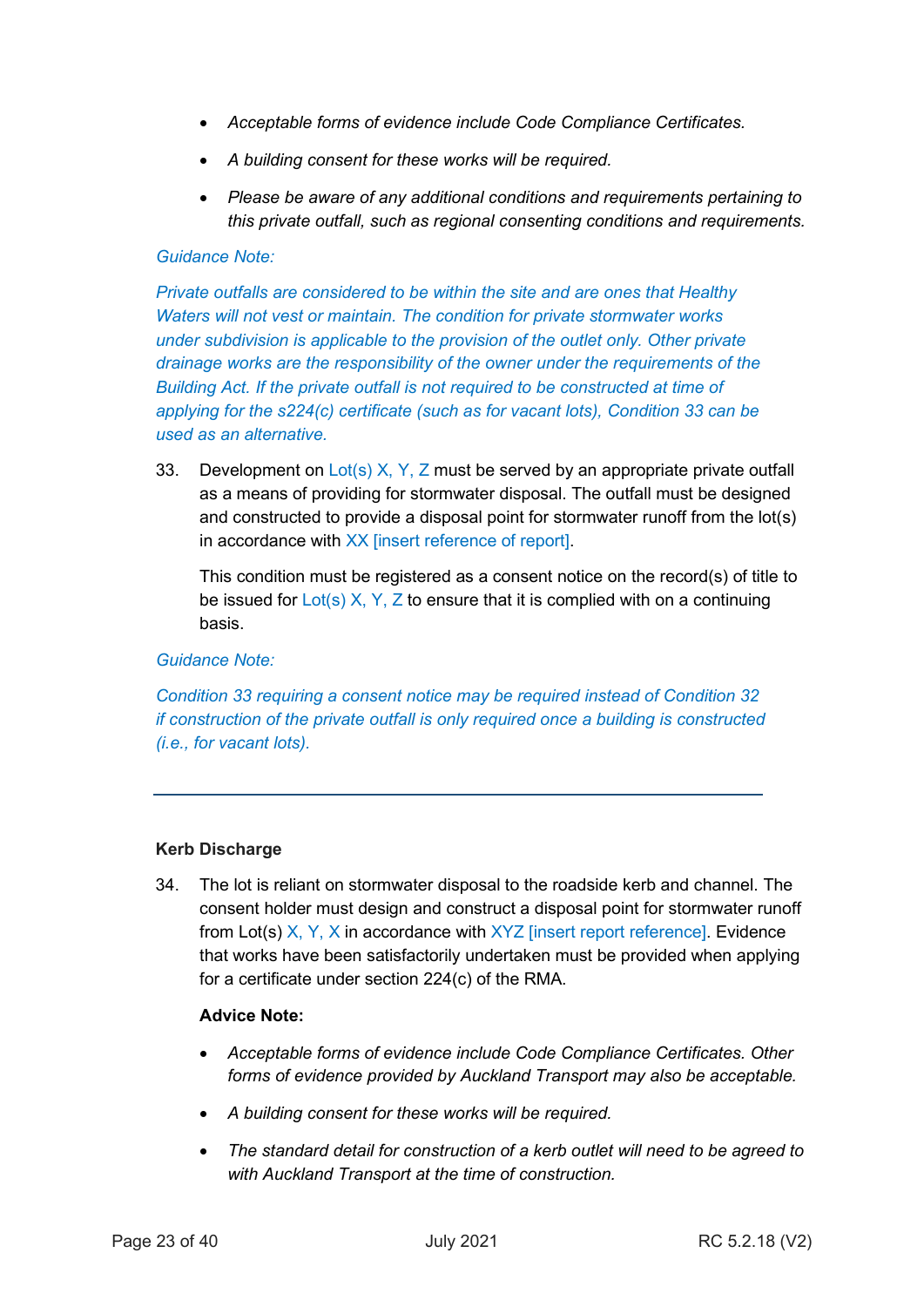• *This resource consent has been granted on the provision that stormwater will be discharged to the kerb. A separate kerb discharge approval from Auckland Transport is required prior to construction of the kerb discharge outlet. If this approval cannot be obtained, a different stormwater management method is required and requires a s127 approval from Council. If there is no alternative method for discharging of stormwater (or the s127 is not granted), this resource consent cannot be implemented.*

#### *Guidance Note:*

*As part of a subdivision consent, Council has to be satisfied that the new lot(s) can be appropriately serviced, including in terms of stormwater management.* 

*Kerb discharge approval from Auckland Transport is required in order to construct a kerb discharge outlet. If this approval is obtained prior or during the resource consenting process, the above condition without the further advice note in that regard can be imposed. If no AT approval is obtained prior to issuing the resource consent, then the customer must be advised in an advice note that this approval is required, and if that approval cannot be obtained, they must provide a different method for discharging of stormwater (with a s127 being required), or they cannot otherwise implement their resource consent.* 

*Please note that if kerb discharge is the only option, e.g., due to gradient of lot(s) or soil type preventing soakage, but AT approval cannot be obtained (either prior, during or after the resource consent), the lot(s) cannot be serviced and the subdivision may not be able to be granted/ implemented. As such, it is in the interest of the applicant to ascertain whether AT would grant their approval for a kerb discharge as early as possible. Any risks regarding a non-approval should be clearly communicated via email and documented on the application record.*

*It is recommended that the applicant provides as part of the resource consent applications design calculations to justify why alternative options cannot be implemented (as per the Auckland Transport Kerb discharge policy).*

*Note that this condition requires the provision of evidence of installation as opposed to certification. This is deliberate, as there is no formal certification process for the construction and installation of kerb discharge points.*

*Note that any condition for private stormwater works under subdivision is applicable to the provision of the outlet only. Other private drainage works are the responsibility of the owner under the requirements of the Building Act.*

## **Stormwater Hydrological Mitigation (includes SMAF)**

*Guidance Note:*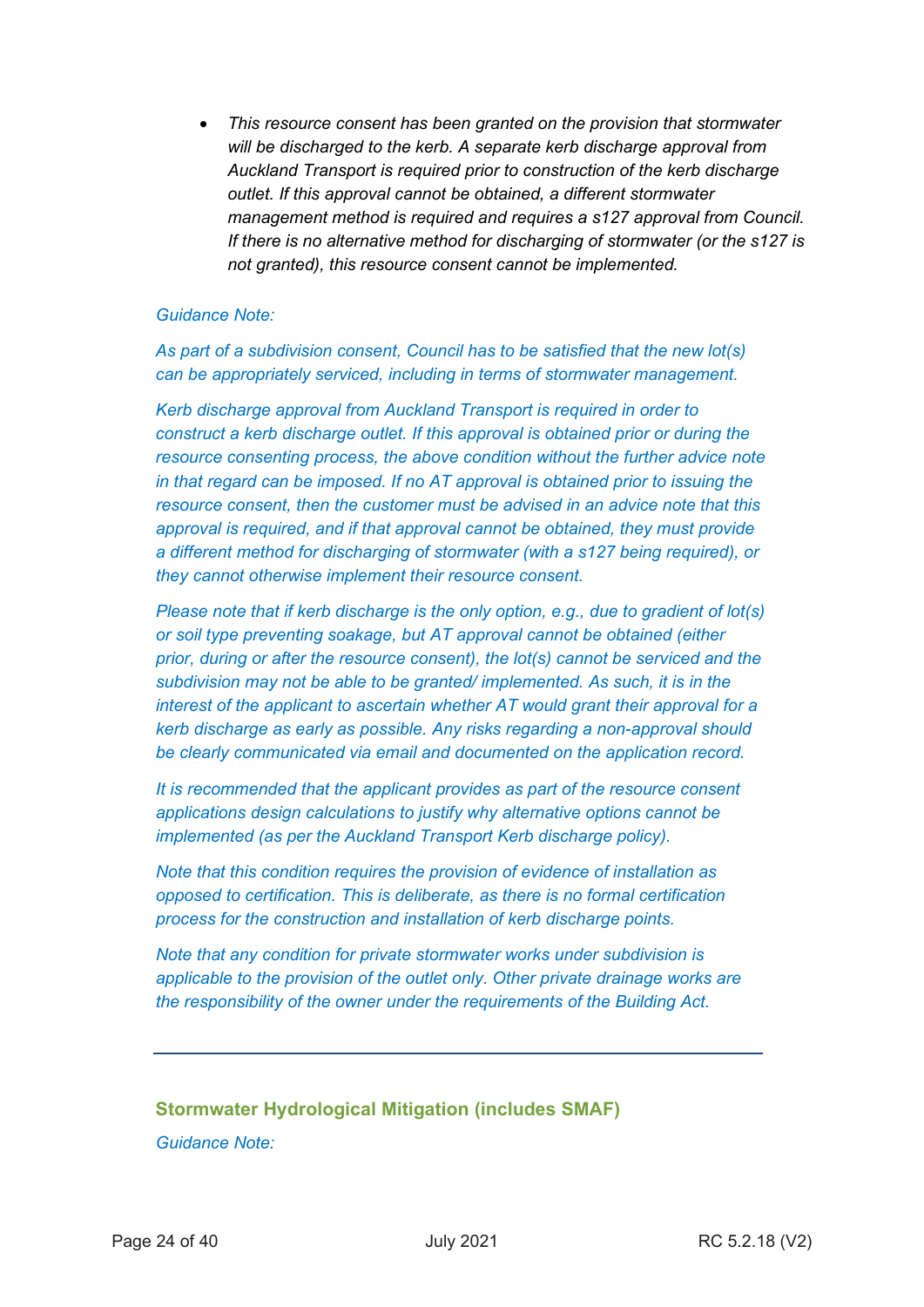*These are a land use consideration and therefore do not require any conditions on a subdivision consent. However, where works are required as part of the subdivision (e.g., a common accessway) that trigger land use reasons for consent for SMAF, then a subdivision condition needs to be included that will require evidence of the SMAF land use consent conditions having been complied with prior to a s224(c) certificate being issued.*

*Please refer to [RC 5.2.22 Stormwater Management Area Conditions \(Flow 1 &](http://content.aucklanddesignmanual.co.nz/regulations/consent-conditions-manual/Documents/Stormwater%20Management%20Area%20Conditions.docx)  [2\).](http://content.aucklanddesignmanual.co.nz/regulations/consent-conditions-manual/Documents/Stormwater%20Management%20Area%20Conditions.docx)*

## **Utilities**

35. The consent holder must make provision for telecommunications and electricity to Lot(s)  $X, Y, X$  in accordance with the requirements of the respective utility operators. If reticulated, these utilities must be underground. Certification from the utility providers that works have been satisfactorily undertaken must be provided when applying for a certificate under section 224(c) of the RMA.

## **Advice Note:**

*The consent holder may also provide gas servicing to the lot(s), but this is not a requirement and no proof is required at time of section 224(c). Any gas lines are required to be installed underground, or they may otherwise require a further resource consent.*

## **Natural Hazards (Flooding & Overland Flow)**

#### *Guidance Note:*

*The natural hazard conditions below seek to protect the functioning of flood plains and overland flow paths and to avoid, remedy or mitigate adverse effects from the proposed alteration or placement of impediments within flood plains and overland flow paths on other sites and activities in the vicinity. Additional conditions that will avoid, remedy or mitigate adverse effects on people, land and/or property resulting from other natural hazards will be added in the future. These future conditions will address other hazards managed in the AUP including coastal erosion, coastal inundation, land instability and wildfire as well as flooding and overland flow paths.*

*Where development is subject to a natural hazard, the applicant should have provided a hazards risk assessment including recommendations on how that risk will be managed. If this is acceptable including input from our specialists, include conditions (including consent notices if applicable) requiring development to be undertaken in accordance with those recommendations.*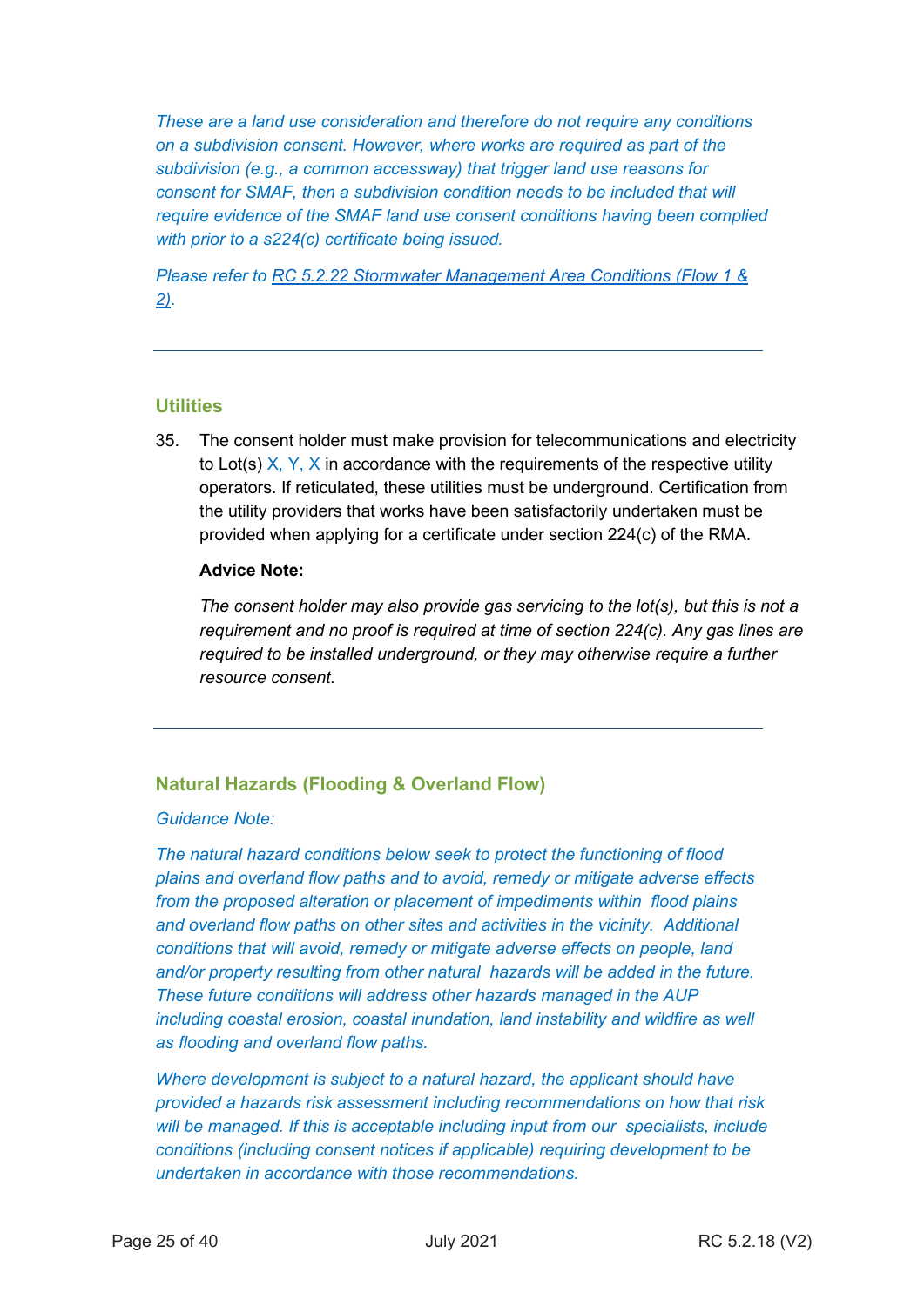*Please note, easements in gross may or may not be required to ensure the future function of an OLFP. Please discuss with your DE and/or Principal Planner.*

## **Overland Flow**

36. Lot(s)  $X, Y, Z$  are subject to 1 in 100-year overland flow. A means of conveying unobstructed overland flow through Lot(s)  $X, Y, Z$  in accordance with  $X$  [report reference] must be provided and maintained. There must be no obstruction of the overland flow with any fencing, object, impermeable landscaping, building, or structure.

This condition must be registered as a consent notice on the record(s) of title to be issued for  $Lot(s)$  X, Y, Z to ensure that it is complied with on a continuing basis.

#### *Guidance Note:*

*Use Condition 36 where there is a reason for consent but no reason for requiring construction of overland flow path at time of 224(c) or demonstrated to be required pursuant to section 106.*

- 37. The consent holder must construct the overland flow path on Lot(s)  $X, Y, Z$  in accordance with the recommendation of XX [insert reference] to ensure continuity of overland flow is maintained and contained through designed channels, and that the stability of the site and neighbouring properties is protected. The following evidence must be provided when applying for a certificate under section 224(c) of the RMA:
	- a. The consent holder must provide an as-built plan, long section, and crosssections, prepared by a Licensed Cadastral Surveyor and/ or suitably qualified engineering professional to demonstrate that the completed overland flow path meets the design requirements.
	- b. The consent holder must provide a Geotechnical Completion Report from a suitably qualified and experienced engineering professional to confirm that Lot(s) X, Y, Z is/are stable and suitable for development.

## *Guidance Note:*

## *Use Condition 37 where there is a reason for consent and a reason for requiring construction of overland flow path at time of section 224(c). This condition must be used in conjunction with Condition 38 below.*

38. Lot(s) X, Y, Z are subject to 1 in 100-year overland flow. There must be no obstruction of the constructed overland flow path with any fencing, object, impermeable landscaping, building, or structure in accordance with X [report reference].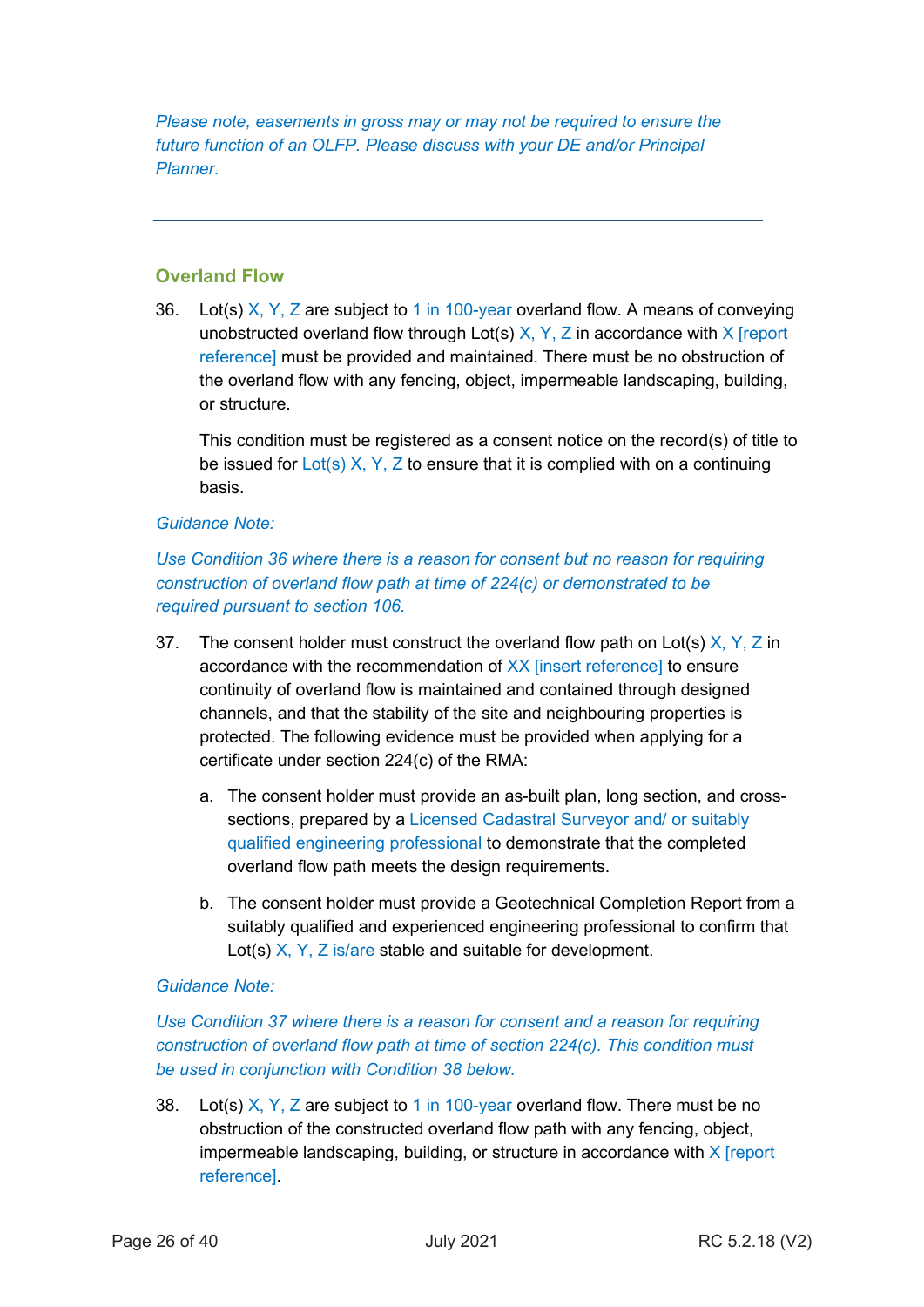This condition must be registered as a consent notice on the record(s) of title to be issued for  $Lot(s) X, Y, Z$  to ensure that it is complied with on a continuing basis.

### *Guidance Note:*

*Use Condition 38 in conjunction with Condition 37.*

## **Flooding**

39. Lot(s)  $X, Y, Z$  are subject to a 1 in 100-year floodplain, which must be maintained (provided for) in accordance with the recommendations of  $X$  [report reference].

This condition must be registered as a consent notice on the record(s) of title to be issued for  $Lot(s) X, Y, Z$  to ensure that it is complied with on a continuing basis.

#### *Guidance Note:*

## *Use Condition 39 where there is a reason for consent but no reason for requiring construction of the floodplain at time of section 224(c).*

40. The consent holder must construct the floodplain on Lot(s)  $X, Y, Z$  in accordance with the recommendation of  $X$  [insert report reference]. This is to ensure that continuity of the floodplain is maintained and that the stability of the site and neighbouring properties is protected. An as-built plan, prepared by a Licensed Cadastral Surveyor demonstrating the extent of the floodplain after construction and that the completed earthworks in the floodplain meet the design requirements of the above report, must be provided when applying for a certificate under section 224(c) of the RMA.

## *Guidance Note:*

## *Use Condition 40 where there is a reason for consent, and a reason for requiring construction of floodplain at time of section 224(c). This condition must be used in conjunction with Condition 41 below.*

41. Lot(s)  $X, Y, Z$  are subject to a 1 in 100-year floodplain, which must be maintained in accordance with the recommendations of  $X$  [report reference].

This condition must be registered as a consent notice on the record(s) of title to be issued for  $Lot(s) X, Y, Z$  to ensure that it is complied with on a continuing basis.

#### *Guidance Note:*

*Use Condition 41 in conjunction with Condition 40.*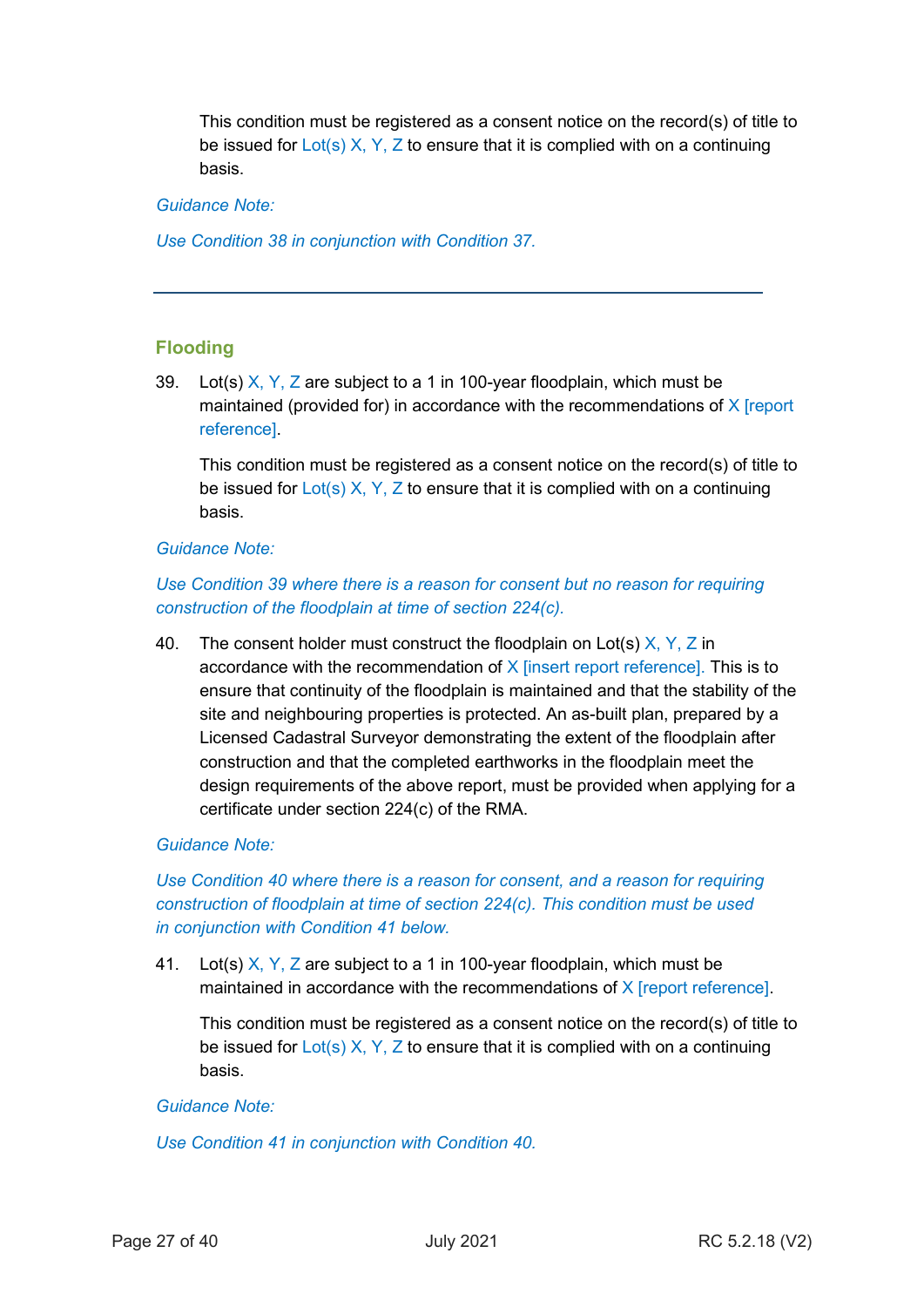## **Roading and Transportation (Accessways and Vehicle Crossings)**

## **Vehicle Access**

42. The consent holder must design and construct a vehicle accessway to serve Lot(s)  $X, Y, Z$  in accordance with the approved plans noted in Condition 1 [include specific plan reference where possible]. Certification from a suitably qualified and experienced surveyor or engineering professional that works have been satisfactorily undertaken must be provided when applying for a certificate under section 224(c) of the RMA.

## **Advice Note:**

- *Right of ways, Commonly Owned Access Lots and common access ways require a Common Access Way Plan Approval prior to construction. For more details refer to [Common access way approval](https://www.aucklandcouncil.govt.nz/building-and-consents/engineering-approvals/Pages/common-access-way-approval.aspx)  [\(aucklandcouncil.govt.nz\)](https://www.aucklandcouncil.govt.nz/building-and-consents/engineering-approvals/Pages/common-access-way-approval.aspx)*
- *Please contact the Council to obtain the current engineering requirements for the construction of the type of vehicle accessway proposed.*
- *Plans approved under Resource Consent do not constitute a Common Access Way/ Engineering Plan Approval and should not be used for the purposes of constructing common access ways.*
- *The consent holder is advised that the New Zealand Addressing Standard (AS/NZS 4819:2011) and the LINZ Guidelines for Addressing In-fill Developments 2019 – LINZ OP G 01245 require consideration to be given to the naming of any private roads (rights of way or Commonly Owned Access Lots / common access ways) that serve six or more lots that are being created under a subdivision consent. All road names must be approved by the Council. In order to minimise disruption to construction and survey works, the consent holder is advised to take advice from their surveyor as to whether a road name will be required for any private roads and obtain any road name before [applying for a section 223 certificate.](https://www.aucklandcouncil.govt.nz/building-and-consents/types-resource-consents/subdivision-of-property/Pages/apply-for-subdivision-resource-consent.aspx)*

## **Vehicle Crossing**

43. The consent holder must provide new vehicle crossing(s) [edit depending on whether one or more crossings are required] to serve Lot(s) X, Y, Z. The crossing(s) must be designed and formed in accordance with the requirements of Auckland Transport under [insert most recent version and date of Auckland Transport Code of Practice]. The new crossing(s) must maintain an at-grade (level) pedestrian footpath across the length of the crossing, using the same materials, kerbing, pavings, patterns and finish as the footpath on each side of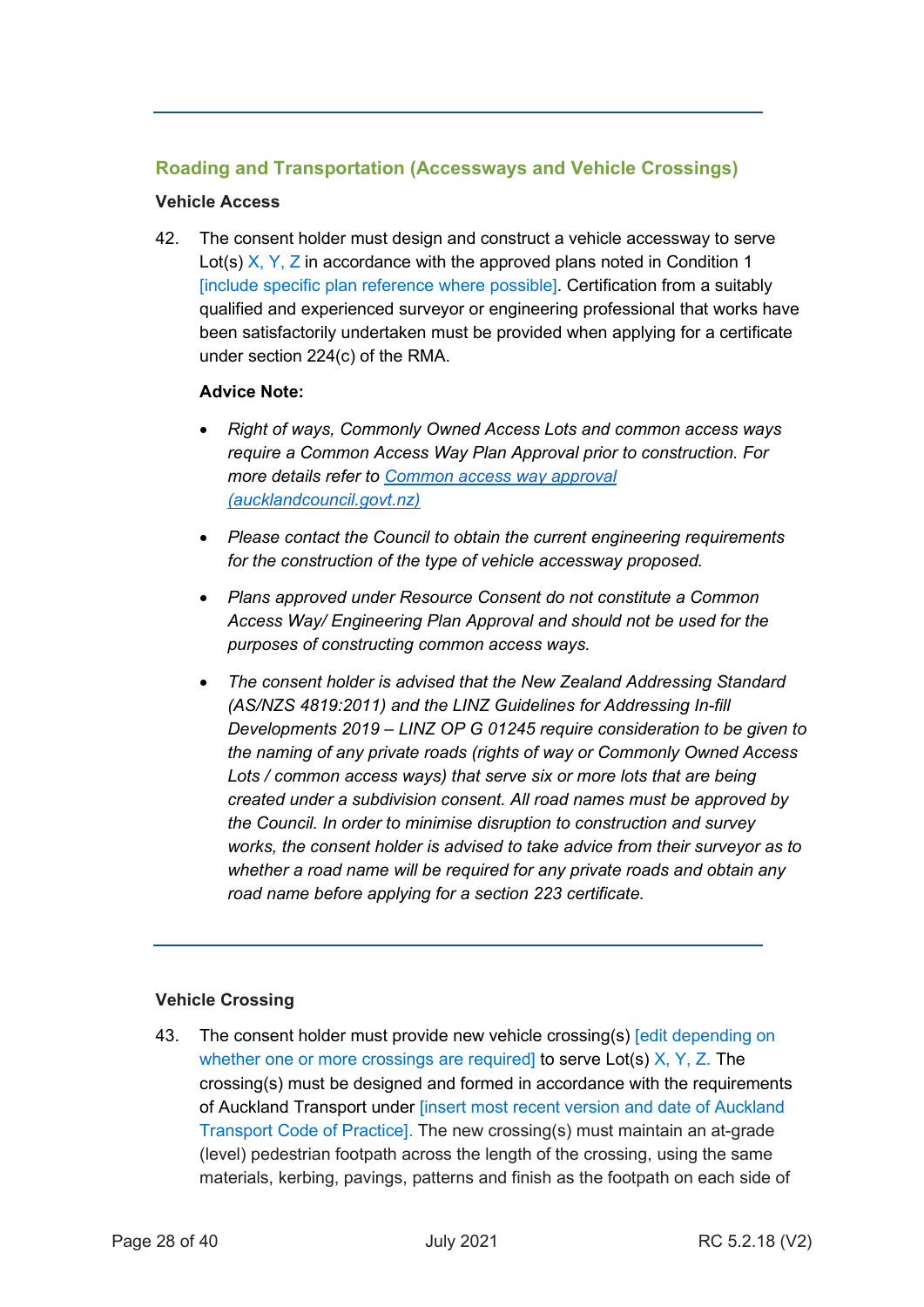the crossing. Certification that works have been satisfactorily undertaken must be provided when applying for a certificate under section 224(c) of the RMA.

## **Advice Note:** *[choose relevant only]*

- *An approval letter and completion certificate from Auckland Transport is required to be submitted to the Council as a verification that Auckland Transport has completed approval and a final vehicle crossing inspection before this condition is considered fulfilled.*
- *Works within the road reserve require prior approval from Auckland Transport. The consent holder should contact Auckland Transport as soon as possible to ensure any required approvals are issued prior to construction.*
- *A vehicle crossing approval permit is required to be obtained from Auckland Transport for these works. For more details refer to [Vehicle crossing](https://at.govt.nz/about-us/working-on-the-road/vehicle-crossing-application/)  [application \(Auckland Transport\)](https://at.govt.nz/about-us/working-on-the-road/vehicle-crossing-application/)*
- *Please note that any redundant vehicle crossings are required to be reinstated as berm and/or footpath and the kerbs replaced.*

#### **Other AUP(OP) Chapter E27 conditions**

Other conditions may be relevant if application for subdivision consent triggers specific consent requirements under Chapter E27 (e.g., as a standalone vacant lot subdivision that is not land use consent led). Refer to [RC 5.2.15 Traffic and Parking conditions.](http://content.aucklanddesignmanual.co.nz/regulations/consent-conditions-manual/Documents/Traffic%20and%20Parking%20Conditions.docx)

#### **Public Roads**

44. The consent holder must design and construct a new public road *[insert Road*] number/ reference] in accordance with the requirements of Auckland Transport under [insert most recent version and date of Auckland Transport Code of Practice]. Certification from Auckland Transport that the works have been satisfactorily undertaken must be provided when applying for a certificate under section 224(c) of the RMA.

#### **Advice Note:** *[choose relevant only]*

- *Acceptable forms of evidence include Engineering Approval Completion Certificates.*
- *Construction of public roading requires an Engineering Plan Approval.*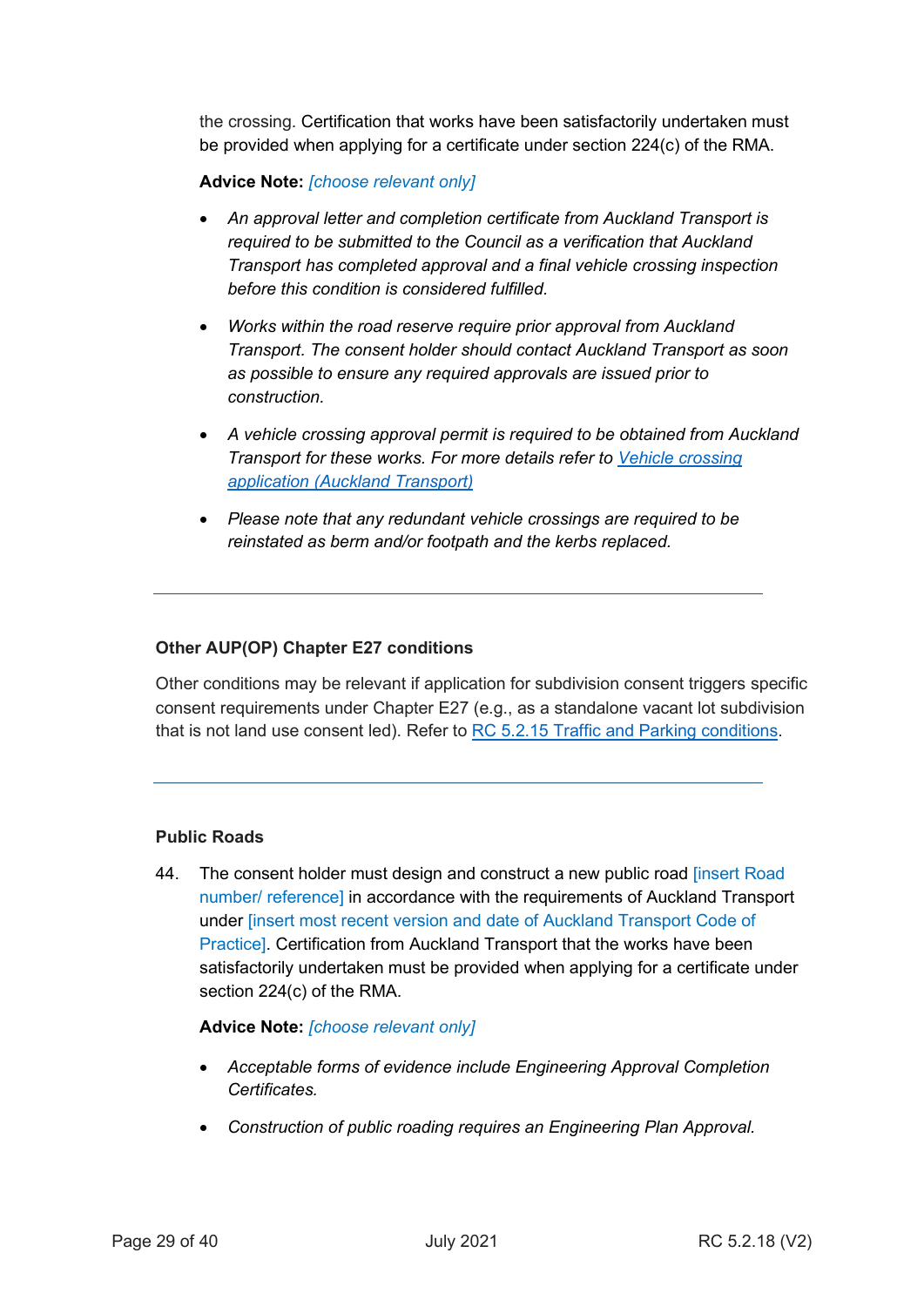- *Design of public roads must include (but is not limited to), road pavement, pedestrian footpaths, cycle ways, street lighting, street furniture, road marking, traffic calming devices, road stormwater drainage, raingardens, etc. where required.*
- *Plans approved under Resource Consent do not constitute an Engineering Plan Approval and should not be used for the purposes of constructing public works in the absence of that approval.*
- *The consent holder is advised that the New Zealand Addressing Standard (AS/NZS 4819:2011) requires all new public roads and all extensions to existing roads to have a road name. All road names must be approved by the Council. In order to minimise disruption to construction and survey works, the consent holder is advised to obtain any road name approval before applying for a section 223 certificate.*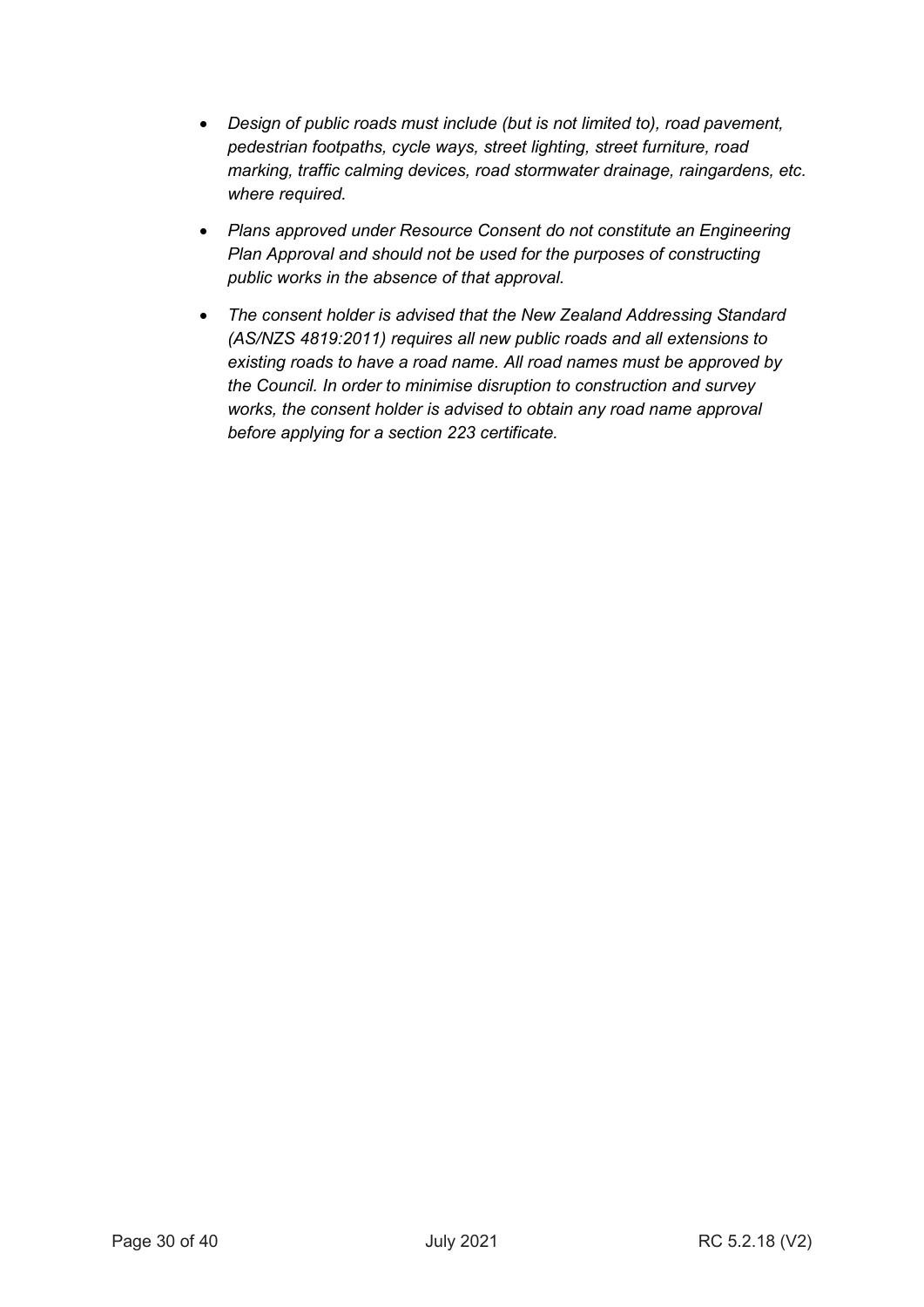## **Common infrastructure / assets**

#### *Guidance Note:*

*Where privately-owned common infrastructure is proposed as part of a subdivision application, the Council must ensure that appropriate consent conditions are in place to ensure the continued operation and maintenance of the privately-owned common infrastructure over its lifetime. As the infrastructure is providing a direct benefit to the beneficiaries it is appropriate that this ongoing responsibility is assumed by the beneficiaries, with checks in place to avoid the Council, as far as is practicable, having to step in and remediate at a later date and/or to take responsibility for the infrastructure.* 

*There are a range of legal mechanisms available to establish an arrangement for the ownership, operation, and maintenance of privately-owned common infrastructure. Such arrangements may involve either direct or indirect ownership of the infrastructure by the beneficiaries. The nature of the infrastructure, the risk to the environment of non-performance of the infrastructure, and the overall scale and complexity of the infrastructure will dictate which ownership arrangement is best suited to the particular development.*

*The nature of the arrangement will vary depending on the particular circumstances and infrastructure involved, but in every case consideration should be given to ensuring that the arrangement will be enduring, be adequately resourced, have appropriate powers, have the correct functions, and appropriately prescribed duties and obligations.*

*The type of privately-owned common infrastructure that can be subject to such an arrangement includes (but is not limited to):*

- *Access ways and private roads*
- *Street lighting*
- *Water supply*
- *Stormwater*
- *Wastewater*
- *Open space*
- *Retaining walls*
- *Fire hydrants*
- *Sub soil drainage*

*Three options are available that provide for different legal mechanisms associated with the privately-owned common infrastructure:*

- *1. Single ownership*
- *2. Common ownership*
- *3. Incorporated society (at least 15 lot owners or members)*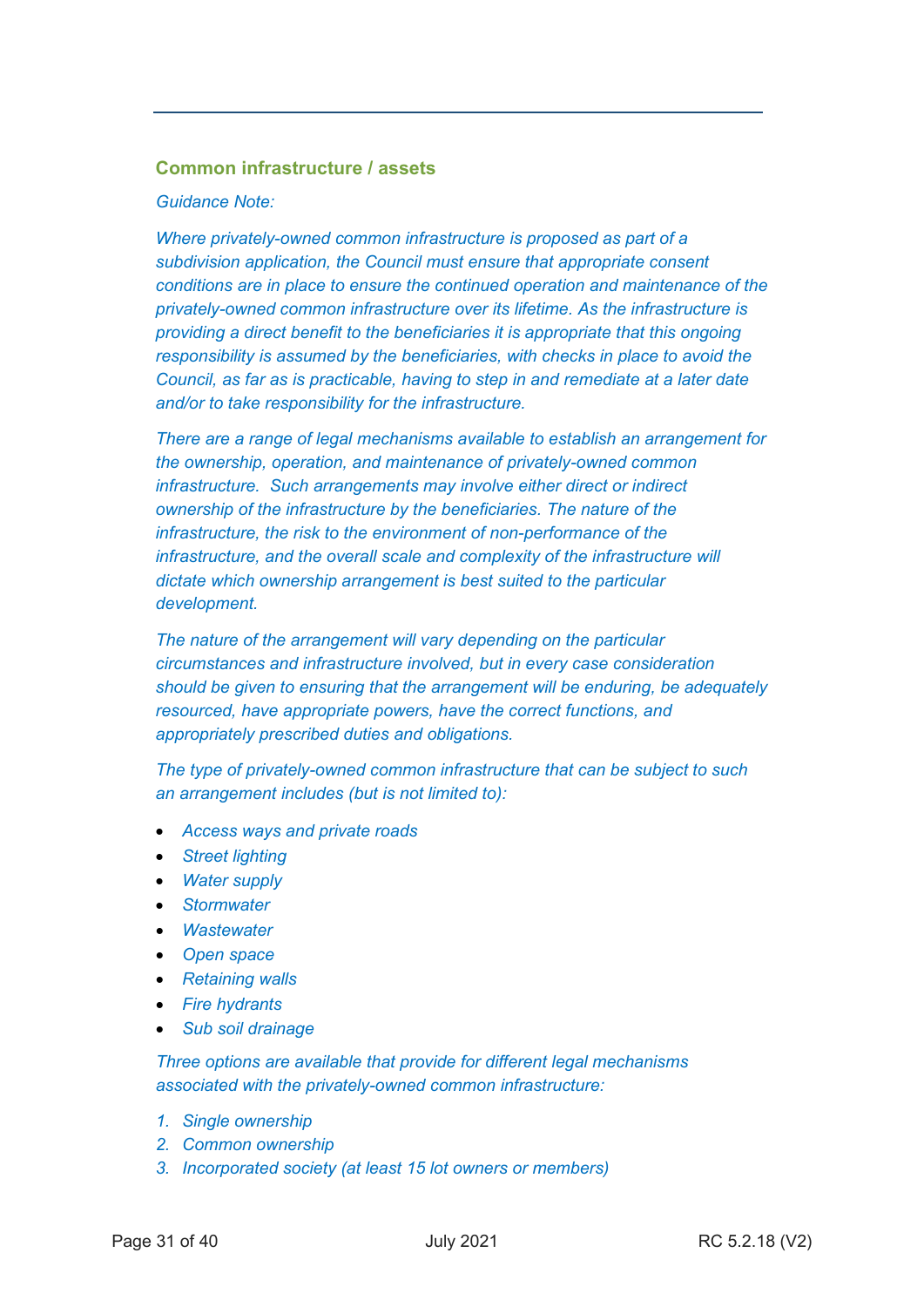*Note that alternative options may be available in some circumstances. Please discuss with the subdivision specialist team if you are unsure or an applicant proposes a different legal mechanism.*

*Conditions for any of these mechanisms will usually require a consent notice to be registered on the record(s) of title as there will be a continuous requirement for owners to remain part of the entity and the ownership entity will have ongoing responsibilities associated with this, e.g., maintenance requirements.*

*Note that if common infrastructure is not located within a shared lot (e.g., a COAL), then easements are required to allow access into the private lot for the other parties. These must be shown on the scheme plan.*

*If there are common assets that have an associated regional consent associated with them, such as a coastal permit, discharge consent, or stormwater permit, the legal mechanisms under No 2 and 3 above are preferred, as this enables the establishment of a legal 'person' that these regional consents can later be transferred to under ss135 to 137 of the RMA. You should have specific regard to future transferability when using these conditions and use appropriate advice notes to draw this to the attention of the consent holder.*

#### **Single ownership of common infrastructure / asset(s)**

45. Lot(s)  $X, Y, Z$  contain individual soakage devices [or other infrastructure – insert relevant] that provide a shared benefit to Lot(s)  $X, Y, Z$ . The owners of Lot(s) X, Y, Z are responsible and liable for the ongoing operation, maintenance and repair of the asset [specify] located within their individual site.

This condition must be registered as a consent notice on the record(s) of title to be issued for  $Lot(s) X, Y, Z$  to ensure that it is complied with on a continuing basis.

#### *Guidance Note:*

*This arrangement can be suitable for infrastructure with minimal on-going operation and maintenance where it is logical for the particular element of infrastructure to be located within an individually owned lot. This may include retaining / revetment walls, sub soil drains, esplanade strips etc.*

#### **Common ownership of infrastructure / asset(s)**

46. Lot(s) X, Y, Z share a common stormwater/ wastewater device which connects to the respective public networks; other common property/ asset [select relevant], which is/are located within Lot(s)  $X, Y, Z$ . To ensure that Lot(s)  $X, Y, Z$ remain adequately serviced and connected, the consent holder must create a common entity to represent and ensure that future owners of Lot(s)  $X, Y, Z$  are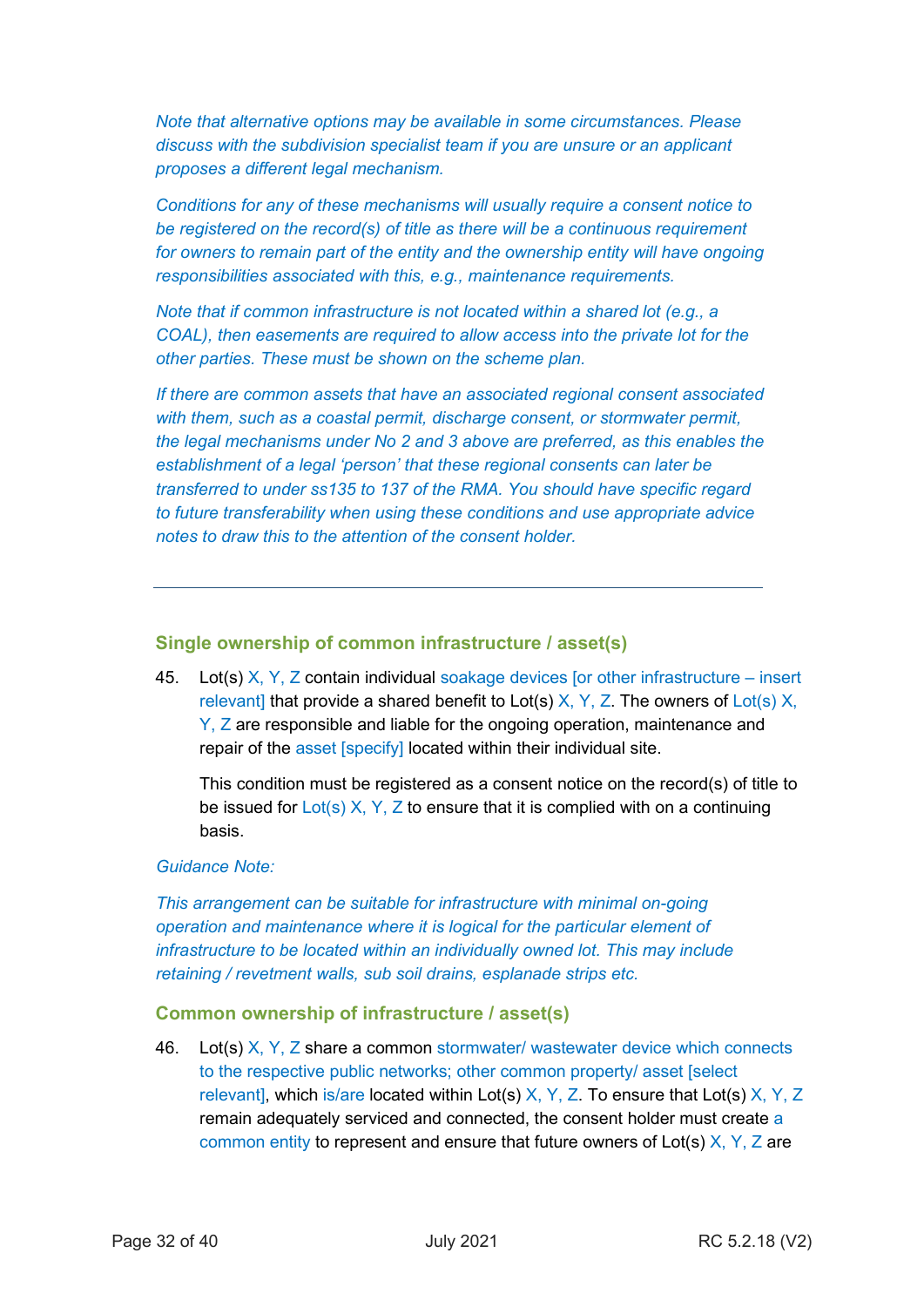jointly responsible and liable for the ongoing operation, maintenance and repair of the shared drainage systems.

A copy of the document(s) describing the functions, powers, duties and liabilities of the common entity must be provided to the Council for certification. The document(s) must evidence that the ongoing operation, maintenance and repair obligations of this condition will be adequately provided for.

Further, to ensure that future owner(s) maintain membership of the common entity, the following must be registered as a consent notice on the record(s) of title to be issued for  $Lot(s)$  X, Y, Z:

*"Lot(s) X, Y, Z are served or serviced by a common stormwater/ wastewater device which connects to the respective public networks; other common property/ asset [select relevant], which is located within Lot(s) X, Y, Z. For so long as they are a registered proprietor of that Lot, the owners of Lot(s) X, Y, Z must be members of the established common entity that is jointly responsible and liable for the ongoing operation, maintenance and repair of the shared common asset [specify] located within Lot(s) X, Y, Z."*

## *Guidance Note:*

*This arrangement is generally suitable for infrastructure with minimal on-going operation and maintenance such as commonly owned access ways (COALs), stormwater and wastewater systems, soakage devices etc. It is relatively low cost to establish and there is no risk of a separate ownership entity ceasing to exist. Financial liabilities and other responsibilities need to be agreed between the owners, and there needs to be a degree of Council oversight of the details involved in this to ensure that respective functions, powers, duties, and liabilities are clearly and coherently described.* 

## **Asset(s) owned by Incorporated Society**

47. Lot(s) X, Y, Z share a common asset(s) [e.g., private road, stormwater collection, treatment and detention system, all lighting infrastructure located within the private road, the water main and associated fittings, communal open space etc], which is/are located within Lot(s)  $X, Y, Z$ . To ensure that Lot(s)  $X, Y$ , Z remain adequately serviced and connected [edit if necessary], an Incorporated Society must be created by the consent holder to own, and be responsible and liable for the ongoing operation, maintenance and repair of the common asset(s) within Lot(s) X, Y, Z.

The following requirements must be met in order to satisfy this condition:

a. Ownership of the common asset(s)  $[specify]$  must be transferred to the Incorporated Society before any Lot(s)  $X, Y, Z$  are transferred to new owners. The assets are required to remain in the ownership of the Incorporated Society, except with the prior approval of the Council.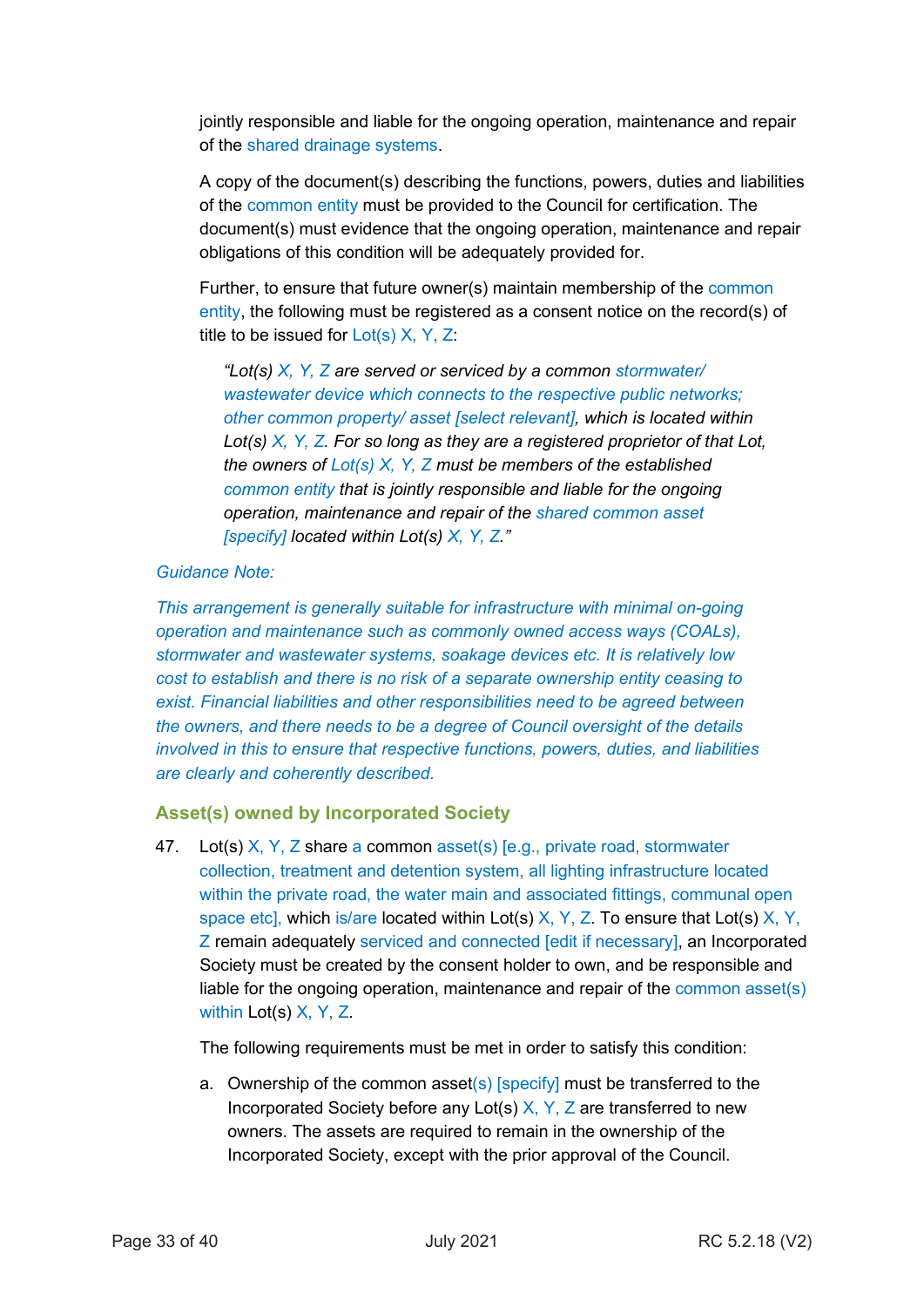- b. The Incorporated Society must not be disestablished without the prior written consent of the Council.
- c. The structure, functions and rules of the Incorporated Society must include provision for the following items [include relevant only]:
	- Requirements for all lot owners to automatically be and remain a member of the Incorporated Society for so long as they are a registered proprietor of a Lot;
	- Requirement that the Incorporated Society must not be disestablished without the prior written consent of the Council;
	- Requirements for all lot owners to fulfil the obligations of a member, as set out in the Rules of the Incorporated Society;
	- Details of how the common asset(s) (e.g., access way and private stormwater infrastructure) will be managed and maintained, including reference to any operation manuals or management plans;
	- Ongoing compliance with the relevant resource consent, bylaw, or other requirements of Auckland Council;
	- An acceptable method of management of the Incorporated Society's future affairs, and for the raising of funds from members from time to time to adequately finance any future maintenance and renewal obligations. The Rules should identify a process for setting, collecting and enforcing the payment of levies;
	- Other [specify]
- d. All costs associated with the establishment and maintenance of the Incorporated Society must be borne by the consent holder.
- e. A copy of the document(s) describing the functions, powers, duties and liabilities of the Incorporated Society must be provided to the Council for certification. The document(s) must evidence each of the requirements above and that the ongoing operation, maintenance and repair obligations of this condition will be adequately provided for.

Further, to ensure that future owner(s) maintain membership of the Incorporated Society, the following must be registered as a consent notice on the record(s) of title to be issued for  $Lot(s)$   $X, Y, Z$ :

*"Lot(s) X, Y, Z are served or serviced by a common asset [describe the type of asset(s)], which is located within Lot(s) X, Y, Z. For so long as they are a registered proprietor of that Lot, the owners of Lot(s) X, Y, Z must be members of the established Incorporated Society that jointly owns and is responsible and liable for the ongoing operation, maintenance and repair of the common asset [describe the type of asset(s)] located within Lot(s) X, Y, Z."*

## *Guidance Note:*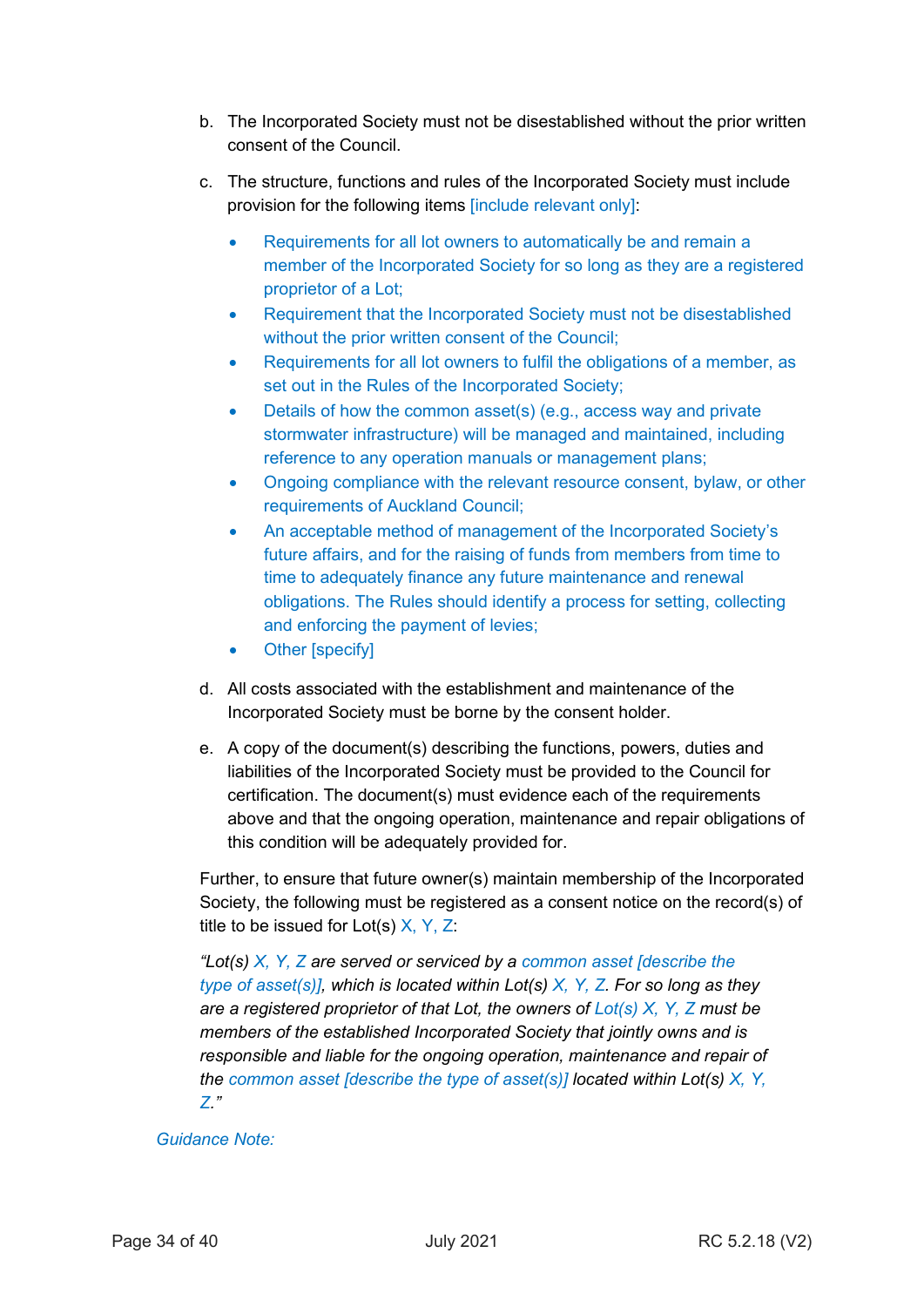*This is a separate legal entity created for the purposes of continuity and ease of dealings with third parties. Lot owners as members ultimately control and fund the Incorporated Society. This arrangement will be suitable for more complex and critical infrastructure where there will be at least 15 lot owners or members.* 

*This needs a condition requiring the establishment and maintenance of an Incorporated Society, as well as a requirement for a consent notice to be recorded on titles (stating the individual lot's membership of and including the Society's Responsibilities).*

## **Bond conditions**

## **Requirement for Bond – section 222**

48. Under section 222 of the RMA, and before the issue of the section 224(c) certificate, the consent holder must provide a bond of  $\frac{1}{2}$  [specify amount] (incl. GST) (bond sum) to the Council.

The bond is to ensure the performance of condition(s) [insert condition numbers].

The following requirements must be met in order to satisfy this condition:

- a. The bond required must be paid to the Council as a cash deposit or a bank guaranteed bond (and being a NZ registered bank).
- b. The Council's solicitor will prepare and execute the bond document. All costs incurred by the Council in the preparation execution, variation, administration or release of the bond must be paid by the consent holder. The bond document will state that the bond sum will be released once the conditions it safeguards the performance of have been satisfied and the consent holder has paid all the Council's costs in relation to the bond's administration.
- c. [use only if bond more than  $X$  check bond policy for limits and discuss with the Subdivision Specialist team] The bond must be registered on the record(s) of title to be issued for Lot(s) X, Y, Z [insert legal description/ identify new Lot to be created] by the consent holder and at their expense, and a copy of the registration documents must be provided to the Council within five working days of registration.

## **Advice note:**

*The Council may use the bond during (and following) the implementation of the works for the following purposes:*

*[Examples only – tailor to your specifics:}*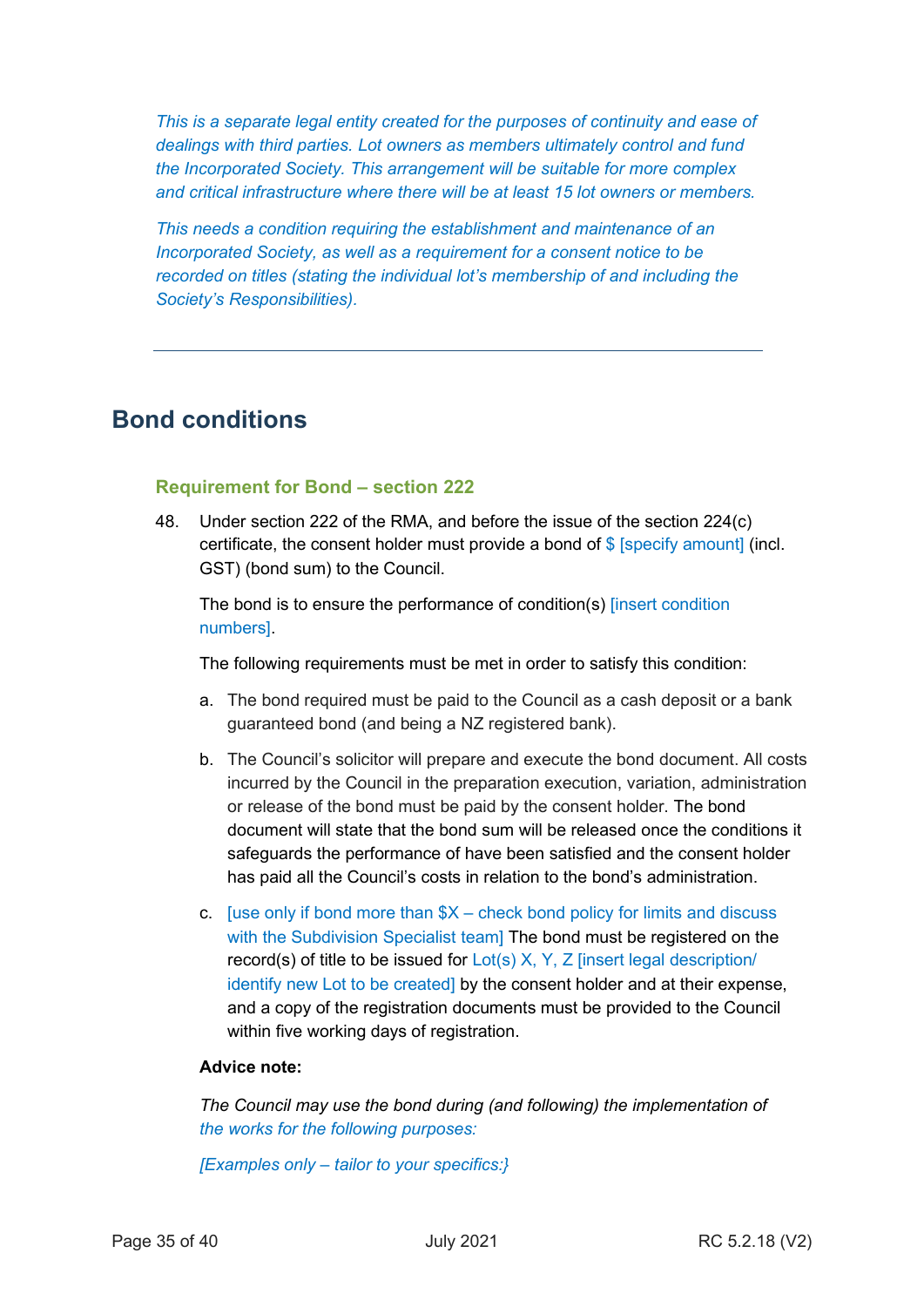- *Any remedial works (by a qualified arborist engaged by the Council) to trees as a result of damage during works.*
- *Any identified tree requiring replacement, for the replanting of an equivalent specimen and associated maintenance for twelve months.*
- *Any landscaping (calculated at \$x per m<sup>2</sup> ), whether from failure to provide or replacement upon failure of provided during the maintenance period. This covers the cost of replacement and associated maintenance for x months / years.*

## *Guidance Note:*

*A bond under section 222 may be given for the performance of one or more subdivision conditions requiring work to be completed after the issue of the section 224(c) certificate.*

*The quantum of bond is calculated at 1.5 times the actual estimated cost at the time of imposition. A higher multiplier may be appropriate depending on the risk of con-compliance or if a longer term is appropriate.* 

*Bonds should be there to manage risk and ensure necessary and significant mitigation / remediation works are done if the consent holder is not in the frame – such as where the other works enabled by the consent may have been completed (e.g., maintenance of landscaping). Bonds are not imposed to punish non-compliance.*

*These conditions set out the substance of the bond requirements. You should always use them in conjunction with the 'process for administering bond condition' that sets out the procedural obligations for administration of the bond condition.* 

*As it is linked to performance of another condition, that other condition should be explicit regarding scope of works – and the advice note links into the particular trigger points detailed in the condition it safeguards. As needed, reflect in the detail of the purposes and the structure for any partial releases.*

## **Subdivision in accordance with an approved land use resource consent**

#### **Subdivision in accordance with an approved land use resource consent**

49. The subdivision of Lot(s)  $X, Y, Z$  must be undertaken in accordance with the land use resource consent referenced as BUNXXXXXXXX and/or **LUCXXXXXXXX**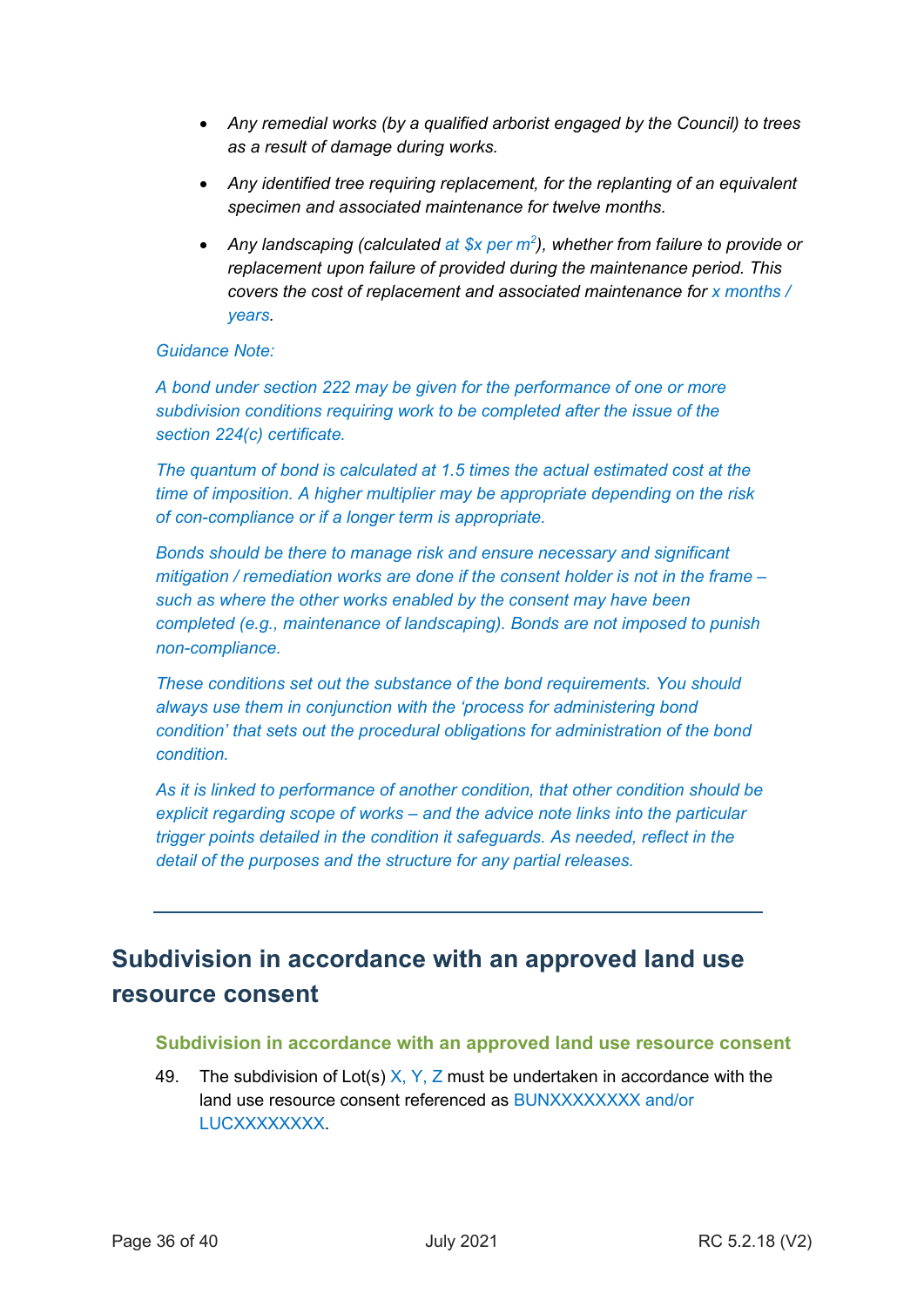To ensure that this condition is complied with on a continuing basis, the following must be registered as a consent notice on the record(s) of title to be issued for Lot(s) X, Y, Z:

*"This Lot has been created in accordance with approved land use resource consent BUNXXXXXXXX and/or LUCXXXXXXXX. All development on this lot must be in accordance with the approved land use resource consent referenced as BUNXXXXXXXX and/or LUCXXXXXXXX, including all its conditions. If this land use resource consent lapses prior to being given effect to, then a new land use resource consent will be required, unless the proposed use and development of the lot is otherwise able to be undertaken as a permitted activity."*

## *Guidance Note:*

*For concurrent land use and subdivision applications, or subdivision applications made following the approval of a separate land use consent, there must be a link between the subdivision consent and the land use consent, noting the rule being relied upon in Chapter E38 of the AUP(OP), e.g., rule E38.4.1(A14). This is provided for by a consent condition that is then subsequently registered as a consent notice.*

*If following creation of new titles, the original consent holder or a future landowner wishes to change the land use proposal, they can apply to do so under a section 127 application against the land use consent, and hence avoid changes via s221 (variation of a consent notice).*

*Please refer to RC 3.2.28 Urban Subdivision – [Residential Practice and](http://content.aucklanddesignmanual.co.nz/regulations/practice-notes/Documents/RC%203.2.28%20Urban%20Subdivision.pdf)  [Guidance Note](http://content.aucklanddesignmanual.co.nz/regulations/practice-notes/Documents/RC%203.2.28%20Urban%20Subdivision.pdf) for further guidance.*

## **Future development effects**

#### **Future Development**

50. Lot(s)  $X, Y, Z$  are created as part of a subdivision of parent site X [insert legal reference here]. In order to avoid future adverse [amenity/ stormwater generation etc – select/ insert relevant] effects related to impervious area/ building coverage/ landscaped area [select relevant], the impervious area/ building coverage/ landscaped area [select relevant] on Lot(s) X, Y, Z must not exceed (for impervious area and building coverage)/ be maintained at a minimum of (for landscaped area) [select relevant] X% or X sqm.

To ensure that this condition is complied with on a continuing basis, the following must be registered as a consent notice on the record(s) of title to be issued for Lot(s) X, Y, Z:

*"The impervious area/ building coverage [select relevant] on Lot(s) X, Y, Z*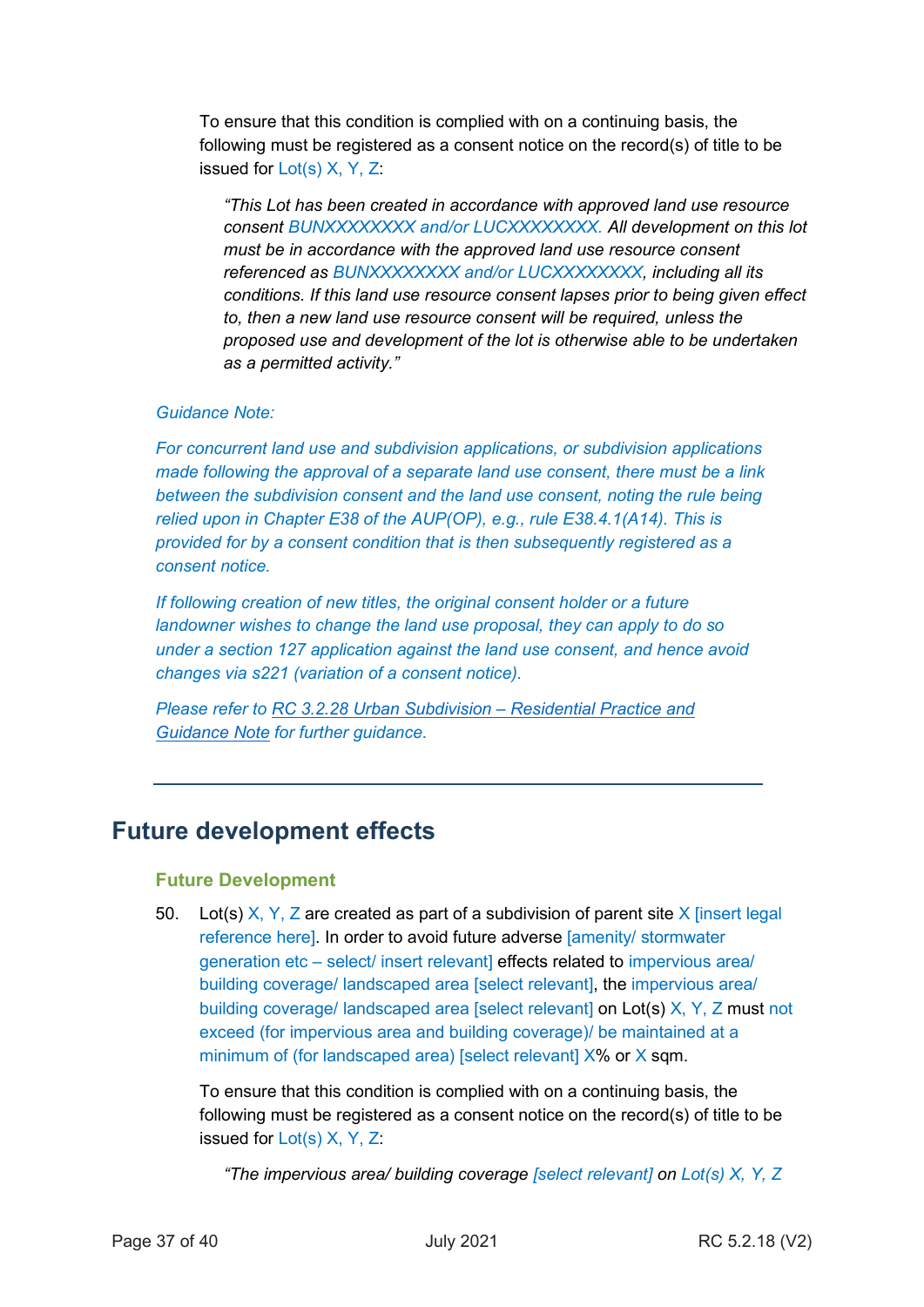*must not exceed X% or X sqm."*

#### AND/ OR

*"The landscaped area on Lot(s) X, Y, Z must be maintained at a minimum of X% or X sqm."*

#### *Guidance Note:*

*Sometimes a subdivision will create a lot (or lots) that contain existing/approved development that is above and beyond what would otherwise be enabled by district plan standards as permitted. The flipside of this is that a lot (or lots) may also contain development following subdivision that is substantially below what would be permitted by plan standards.*

*The types of standards involved usually include impervious area, building coverage or landscaped area.*

*A potential future effect of the proposed design and layout of the subdivision can arise where a lot owner would have the ability to undertake additional development without the need for resource consent, where that additional development would have otherwise exceeded the relevant standard over the parent lot.*

*A consent condition controlling the extent of future development is one possible approach to managing these potential future effects. This condition applies in perpetuity and is required to be registered as a consent notice. This however may not always be necessary or appropriate, particularly if the permitted development rights would be very small or they could be suitably mitigated by other measures. Please speak to your TL and/ or Principal Planner.*

*Please note that the condition will need to apply to the lot(s) that will be 'underdeveloped', in order to ensure overall development on the parent lot does remains 'balanced'.*

*Please refer to [RC 3.2.28 Urban Subdivision –](http://content.aucklanddesignmanual.co.nz/regulations/practice-notes/Documents/RC%203.2.28%20Urban%20Subdivision.pdf) Residential Practice and [Guidance Note](http://content.aucklanddesignmanual.co.nz/regulations/practice-notes/Documents/RC%203.2.28%20Urban%20Subdivision.pdf) for further guidance.*

## **Guidance on the use of consent notices**

#### *Guidance Note:*

*Consent notices create an interest in land that may be registered on the record(s) of title. The conditions that are the subject of consent notices bind the consent holder and subsequent owners of the land and should be used for conditions that are to be complied with on a continuing basis.*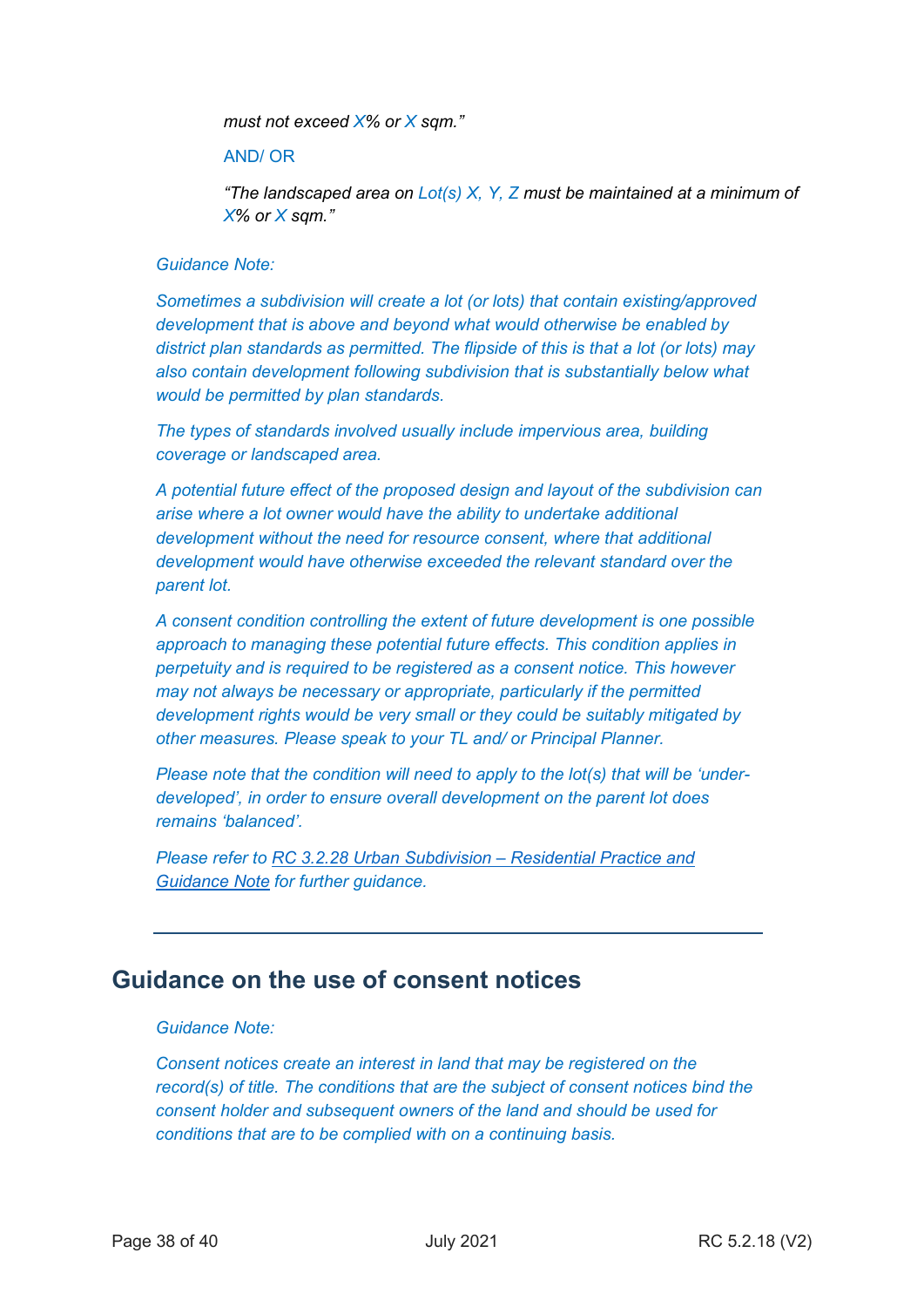*Conditions that are to be the subject of consent notices should clearly identify what is required, how it is to be undertaken and when and with what frequency.* 

*It is preferable to include consent notice requirements within the specific condition that is to apply on an ongoing basis, rather than having specific 'consent notice conditions' at the end of a decision.*

*The planner/ decision maker will require a consent notice to ensure a specific outcome under the RMA; it must not be left up to the subdivision team or legal team to identify what the requirement in detail should be. It should be clear from what the wording of the condition as to what must be registered as a consent notice.*

*Be careful to identify whether consent for certain matters was actually required, or could be addressed by matters of discretion/ control as part of the application for subdivision; e.g. consent notices should not refer to future investigations for flooding levels to ascertain whether a lot can be safely developed - this was actually required to be assessed as part of the subdivision application in order to determine whether it triggers a reason for consent or would be a ground for refusal under section 106.* 

*Matters that may be suitable for a condition requiring a consent notice also include s106 matters, as well as matters considered relevant under section 220.*

*Examples of matters where conditions that may be appropriate for consent notices include:*

- *Geotechnical requirements for design and construction of future buildings where the site may be subject to soil instability and certain design is required in order to safely develop the lot (also a section 106 matter)*
- *On-going maintenance of drains, stormwater devices, retaining walls to ensure the new lot remains adequately serviced (also a section 106 matter)*
- *Protection of native bush, including control of weeds*
- *Minimum floor level/s to ensure adverse effects to habitable buildings, people and their chattels are avoided*

*There are many examples of 'consent notice conditions' throughout this chapter of the Conditions Manual, however the standard structure has been set out below for when drafting non-standard conditions.*

#### **Conditions with a consent notice requirement**

*Use this version where the requirement to be registered as a consent notice is effectively just what is written in the text of the condition itself.*

51. [Describe condition requirement here first, i.e., what is required, how it is to be undertaken, as you would for any other condition]